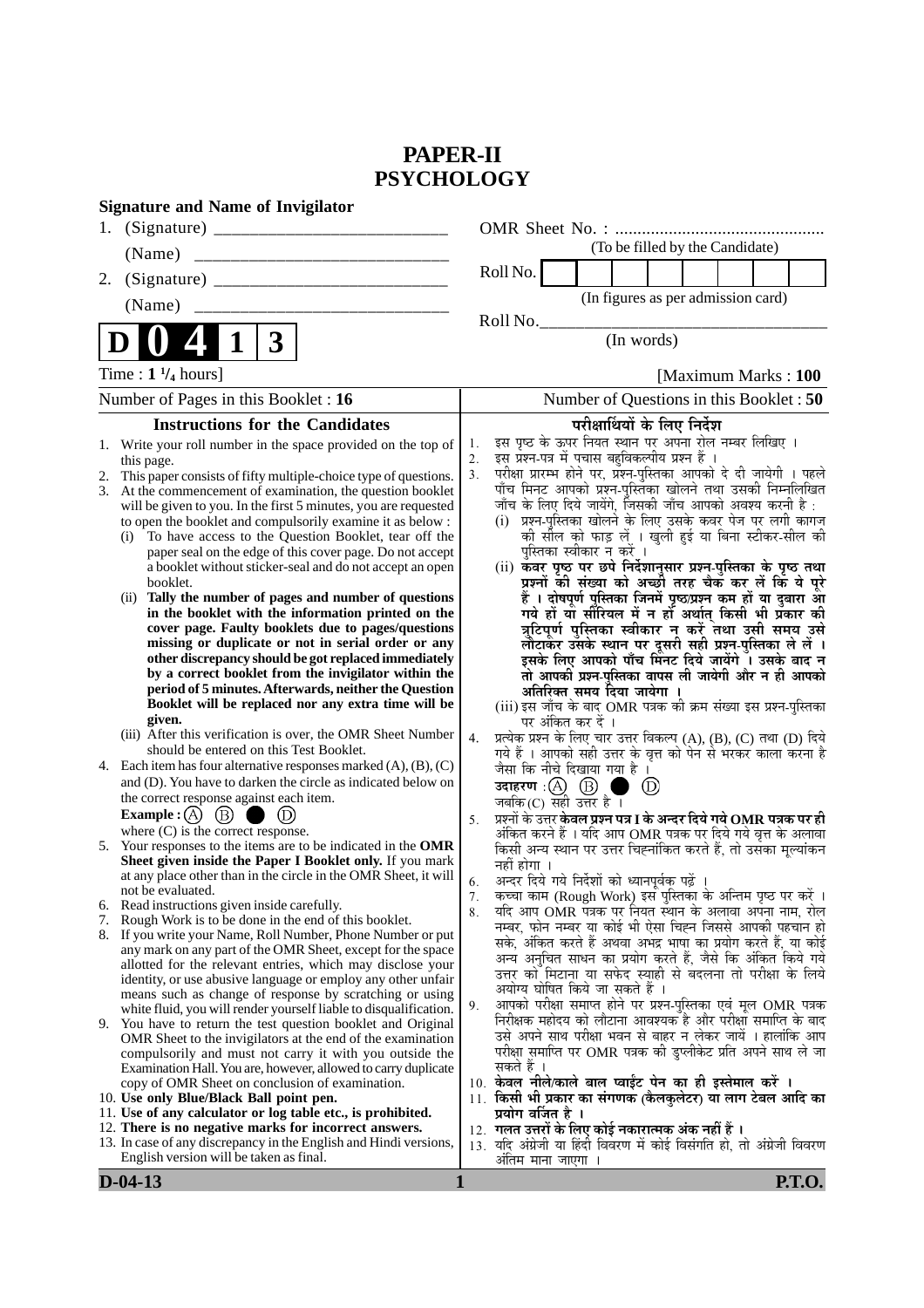#### **PSYCHOLOGY Paper – II**

- **Note :** This paper contains **fifty (50)** objective type questions of **two (2)** marks each. **All** questions are compulsory.
- **1.** The visible spectrum wavelength ranges from
	- (A) 380 to 760 nanometres
	- (B) 200 to 700 nanometres
	- (C) 400 to 1000 nanometres
	- (D) 100 to 1000 nanometres
- **2.** Shyam does not like to be in family gatherings but his mother has asked him to attend it. He decides to tell a lie that he has examination on that day however he finds it very distasteful. Shyam is experiencing
	- $\overline{\phantom{a}}$ . (A) Double avoidance conflict
	- (B) Double approach conflict
	-
	- (C) Approach-avoidance conflict approach-double avoidance conflict
- **3.** Given below are two statements, one labelled as Assertion (A) and the other labelled as Reason (R). Indicate your answer using the code given below :
	- **Assertion (A) :** Computational approach involves a rigorous, mathematically oriented analysis of certain aspects of visual perception derived largely from computer simulation and artificial intelligence.
	- **Reason (R) :** Neurophysiological approach argues that sensory and perceptual phenomena are best explained by known neural and physiological mechanisms serving sensory structures.

**Codes :** 

- (A) Both (A) and (R) are true and (R) is the correct explanation of (A).
- (B) Both (A) and (R) are correct, but (R) is not the correct explanation of (A).
- $(C)$  (A) is true, but  $(R)$  is false.
- (D) (A) is false, but (R) is true.
- **4.** Having seen or heard a stimulus once may facilitate our recognizing it on a latter occasion, even if we are not aware that this is happening. This phenomena is referred to as
	- (A) Primacy effect
	- (B) Recency effect
	- (C) Practice effect
	- (D) Priming effect
- **5.** Given below are the two statements, the first labelled as Assertion (A) and the other labelled as Reason (R). Indicate your answer using the codes given below :
	- **Assertion (A) :** Naturalistic observation is the highly preferred method in ethological research.
	- **Reason (R) :** Naturalistic observation is free from observer-bias.

#### **Codes :**

- (A) Both (A) and (R) are true and (R) is the correct explanation of  $(A)$ .
- (B) Both (A) and (R) are true, but (R) is not the correct explanation.
- (C) (A) is true, but  $(R)$  is false.
- (D) (A) is false, but  $(R)$  is true.
- **6.** There are various kinds of cells in human body. Which one of the following is not a neuron ?
	- (A) Sensory
	- (B) Glia
	- (C) Inter
	- (D) Motor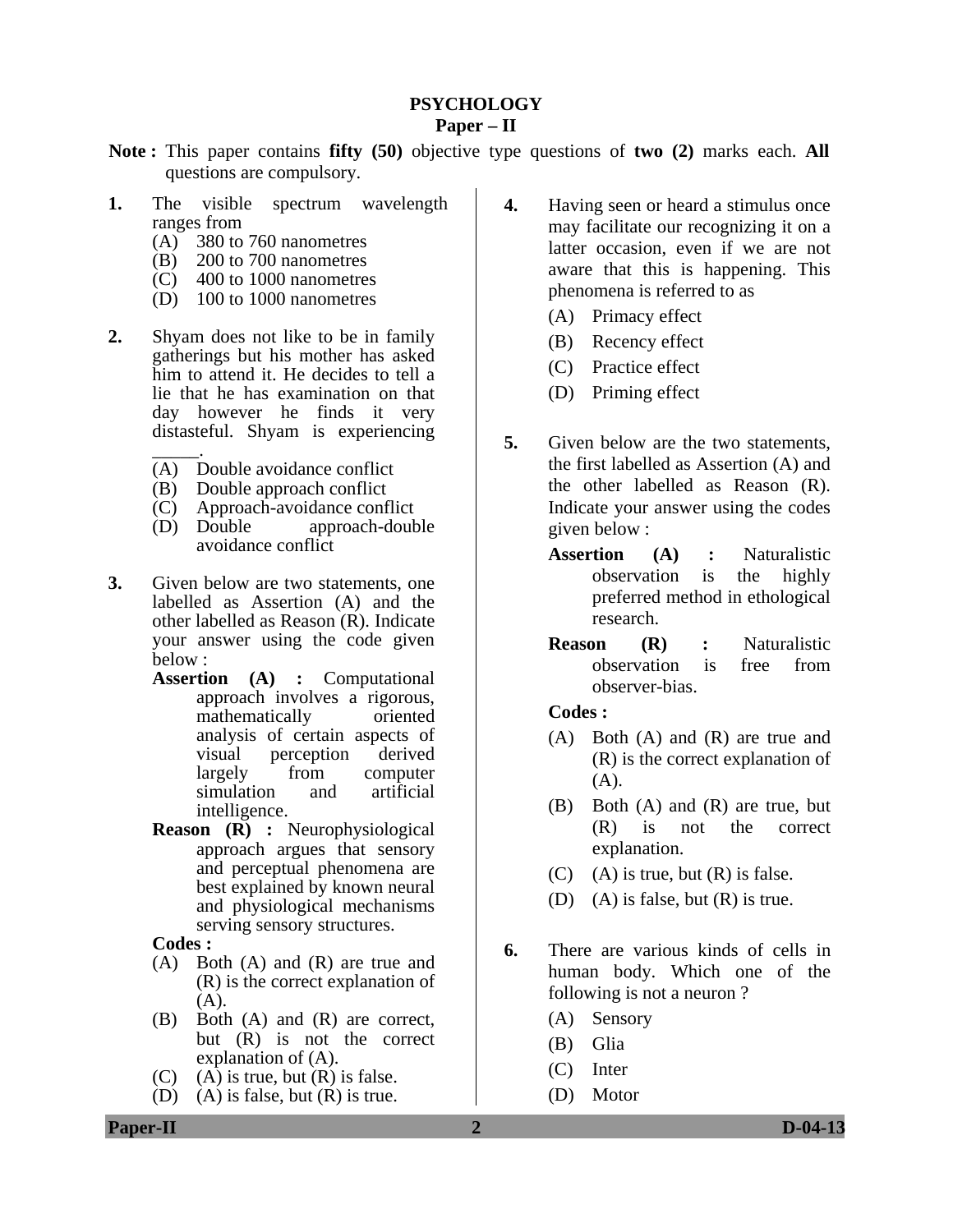## मनोविज्ञान

### **¯ÖÏ¿®Ö¯Ö¡Ö – II**

**निर्देश :** इस प्रश्नपत्र में **पचास (50)** बहु-विकल्पीय प्रश्न हैं । प्रत्येक प्रश्न के **दो (2)** अंक हैं । सभी प्रश्न अनिवार्य हैं ।

- 1. दृश्यमान स्पेक्ट्रम की तरंगदीर्घता की परास क्या है ?
	- (A)  $380 \text{ R}$  760 नेनोमीटर तक
	- (B) 200 से 700 नेनोमीटर तक
	- (C) 400 से 1000 नेनोमीटर तक
	- (D) 100 से 1000 नेनोमीटर तक
- 2. श्याम पारिवारिक समूहनों में रहना पसन्द नहीं करता है परन्तु उसकी माँ उसे इसमें आने के लिये कहती है । वह झूठ बोलने का फैसला करता है कि उस दिन उसकी परीक्षा है परन्तु उसे यह बहुत अप्रिय लगती है । श्याम क्या अनुभव कर रहा है ?
	- (A) दोहरा परिहार द्वंद
	- (B) दोहरा एप्रोच (उपागमन) द्वंद
	- (C) एप्रोच (उपागमन) परिहार द्वंद
	- (D) दोहरा एप्रोच दोहरा परिहार द्वंद
- **3.** नीचे दो कथन दिये गये हैं. पहले को अभिकथन (A) और दूसरे को तर्क (R) का नाम दिया गया है । नीचे दिये कोडों की सहायता से अपना उत्तर बताइये ।
	- **अभिकथन (A)** : गणनात्मक उपागम में कम्प्यूटर अनुकार एवं कृत्रिम बुद्धि से अधिकांशत: व्युत्पन्न दृष्टि प्रत्यक्षीकरण के कुछ पहलूओं का सटीक एवं गणितोन्मुखी विश्लेषण शामिल है ।
	- **तर्क (R)** : तंत्रिका-शारीरिक उपागम तर्क करता है कि संवेदी एवं प्रत्यक्षपरक परिदृश्य की सर्वोत्तम व्याख्या संवेदी संरचनाओं के लिये कार्य कर रही ज्ञात तंत्रिका एवं शारीरिक क्रियाविधियों द्वारा होती है)।

<u>कोड :</u>

- $(A)$   $(A)$  और  $(R)$  दोनों सत्य हैं और  $(R)$ , (A) की सही व्याख्या है ।
- $(B)$   $(A)$  और  $(R)$  दोनों सत्य हैं, परन्तु  $(R)$ ,  $(A)$  की सही व्याख्या नहीं है ।
- $(C)$   $(A)$  सत्य है, परन्तु  $(R)$  असत्य है ।
- (D) (A) असत्य है, परन्तु (R) सत्य है।
- 4. उद्दीपक को एक बार देख लेना या सुनना बाद में किसी अवसर पर उसे पहचान लेना सुलभ बना सकता है. चाहे हम इससे जागरुक न हों कि यह घटित हो रहा है । यह परिघटना क्या कहलाती है ?
	- (A) प्राइमेसी (प्रारम्भिक) प्रभाव
	- (B) रीसेंसी (तत्कालिक) प्रभाव
	- (C) अभ्यास प्रभाव
	- (D) प्राइमिंग प्रभाव (प्राथमिक प्रभाव)
- 5. नीचे दो कथन दिये गये हैं. पहले को अभिकथन (A) और दूसरे को तर्क (R) का नाम दिया गया है । नीचे दिये कोडों की सहायता से सही उत्तर का चयन कीजिये ।
	- **अभिकथन (A)** : आचारशास्त्रीय शोध में प्राकृतिक अवलोकन सर्वाधिक प्रिय पद्धति है ।
	- **तर्क (R)** : प्राकृतिक अवलोकन प्रेक्षक के पूर्वाग्रह से मुक्त होता है ।

<u>कोड :</u>

- (A)  $(A)$  और  $(R)$  दोनों सत्य हैं और  $(R)$ ,  $(A)$  की सही व्याख्या है ।
- $(B)$   $(A)$  और  $(R)$  दोनों सत्य हैं, परन्तु  $(R)$ ,  $(A)$  की सही व्याख्या नहीं है ।
- (C) (A) सत्य है, परन्तु (R) असत्य है।
- (D) (A) असत्य है, परन्तु (R) सत्य है।
- **6.** मानव देह में विभिन्न प्रकार की कोशिकाएँ होती है। निम्नलिखित में से कौन सी न्यूरोन नहीं है ?
	- (A) संवेदी
	- $(B)$  ज्लाया
	- (C) इंटर
	- (D) मोटर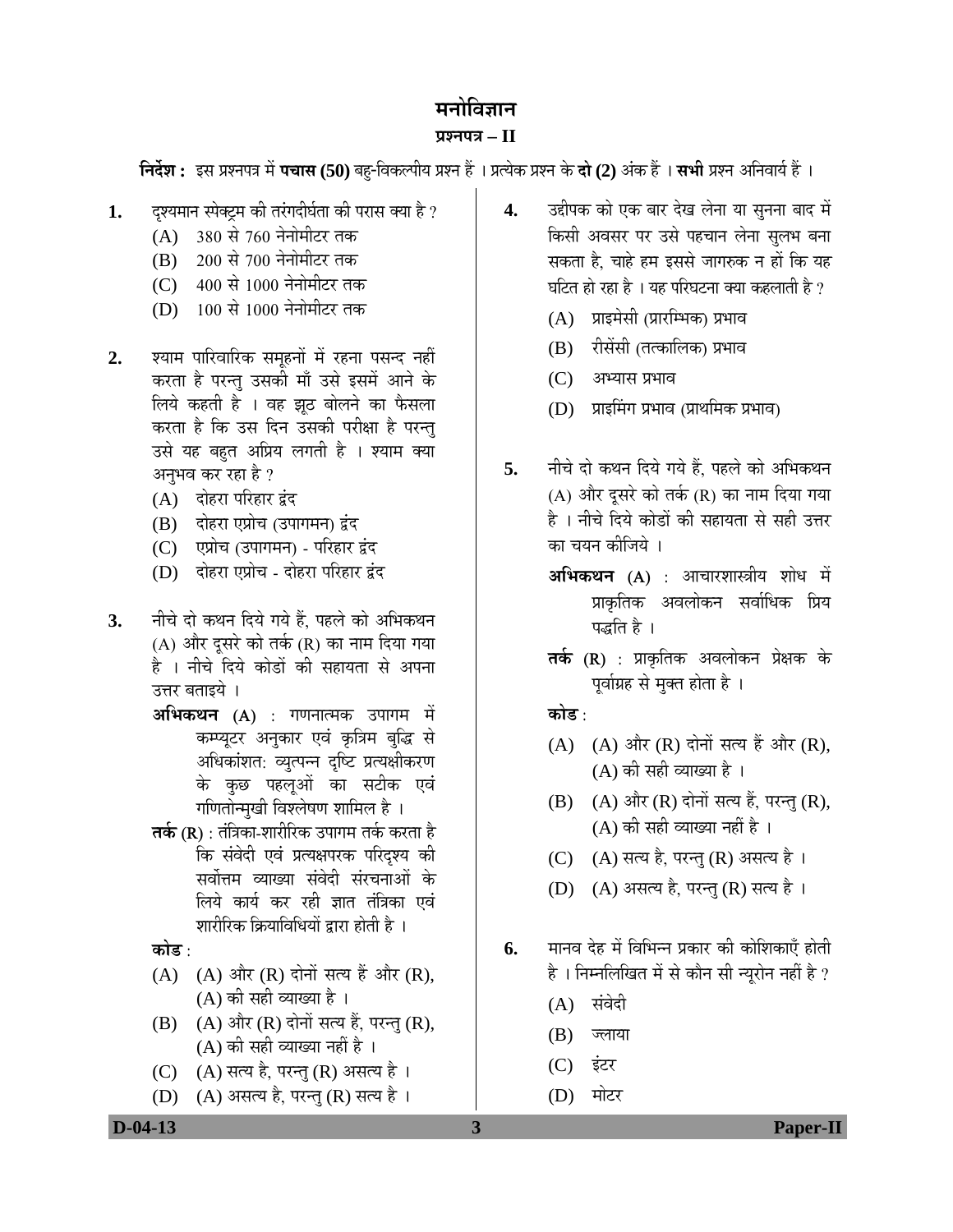- **7.** Given below are two statements, the first labelled as Assertion (A) and the other labelled as Reason (R). Indicate your answer using the codes given below :
	- **Assertion (A) :** During action potential, there is change in polarization of ions across neuronal membrane.
	- **Reason** (**R**) : All the negative ions are transported outside the neuronal membrane.

**Codes :** 

- (A) Both (A)  $\&$  (R) are true and (R) is the correct explanation of (A).
- (B) Both (A)  $\&$  (R) are true, but (R) is not the correct explanation of (A).
- $(C)$  (A) is true, but  $(R)$  is false.
- (D) (A) is false, but (R) is true.
- **8.** Individual differences in intelligence are due to
	- (A) only genetic factors
	- (B) only environmental factors
	- (C) genetic and economic factors
	- (D) many factors including genetic and environmental
- **9.** Put the parts of the Brain in sequence, going from higher to lower level of brain
	- I. Metencephalon
	- II. Mesencephalon
	- III. Diancephalon
	- IV. Telencephalon
	- V. Myelencephalon

**Codes :** 

- (A) I, II, III, IV, V
- (B) II, IV, I, III, V
- (C) IV, III, II, I, V
- (D) III, II, I, V, IV
- **10.** Arrange the following layers of Retina in order of light travelling from environment to back of the eyeball :
	- I. Ganglion cells
	- II. Cone receptors
	- III. Horizontal cells
	- IV. Bipolar cells

**Codes :** 

 (A) I, II, III, IV (B) II, III, IV, I  $(C)$  IV, II, III, I  $(D)$  I, IV, III, II

- **11.** The resting potential of a Neuron is<br>(A)  $-95$  my (B)  $+85$  my (B)  $+85$  mv<br>(D)  $+70$  mv  $\tilde{C}$ ) – 70 mv
- **12.** The chi-square, computed for a contingency table, was based on six<br>degrees of freedom. If the freedom. If the contingency table had three rows, how many columns would it have ?  $(A) 2 (B) 3$ (C) 4 (D) 6
- **13.** Given below are two statements, the first labelled as Assertion (A) and the second labelled as Reason (R). Indicate your answer using the codes given below :
	- **Assertion (A) :** Test-Retest reliability of Psychometric tests is more than that of projective tests.

**Reason (R) :** Trait approach presumes consistency of personality.

**Codes :** 

- $(A)$  Both  $(A)$  and  $(R)$  are true and  $(R)$ is the correct explanation of (A).
- (B) Both (A) and (R) are true, but (R) is not the correct explanation of (A).
- $(C)$  (A) is true, but  $(R)$  is false.
- (D) (A) is false, but  $(R)$  is true.
- **14.** Match List I with List II and indicate your answer with the help of codes given below :

|               | $List-I$    |                      |                | $List - II$ |                             |
|---------------|-------------|----------------------|----------------|-------------|-----------------------------|
|               | (Measure of |                      |                |             | (Psychologist)              |
|               |             | Intelligence)        |                |             |                             |
| p.            | <b>EEG</b>  |                      |                |             | <b>B</b> inet               |
| q.            |             | <b>Reaction Time</b> |                |             | 2. Eysenck                  |
| r.            |             |                      |                |             | Culture Fair Test 3. Galton |
| S.            |             | <b>Verbal Test</b>   |                | 4.          | Horn                        |
| <b>Codes:</b> |             |                      |                |             |                             |
|               |             |                      | r              | S           |                             |
|               |             | $\frac{9}{2}$        | 3              |             |                             |
|               |             | $\mathbf{1}$         | $\overline{2}$ |             |                             |
|               | 2           | 3                    |                |             |                             |
|               |             |                      |                |             |                             |

- **15.** After the recent heavy catastrophic floods in a given state, a psychologist interviewed 120 participants to understand the psychological consequences of the event. This is an example of
	- (A) Ex post facto field research
	- (B) Field experiment
	- (C) Controlled experiment
	- (D) Psychometric research

**Paper-II D-04-13**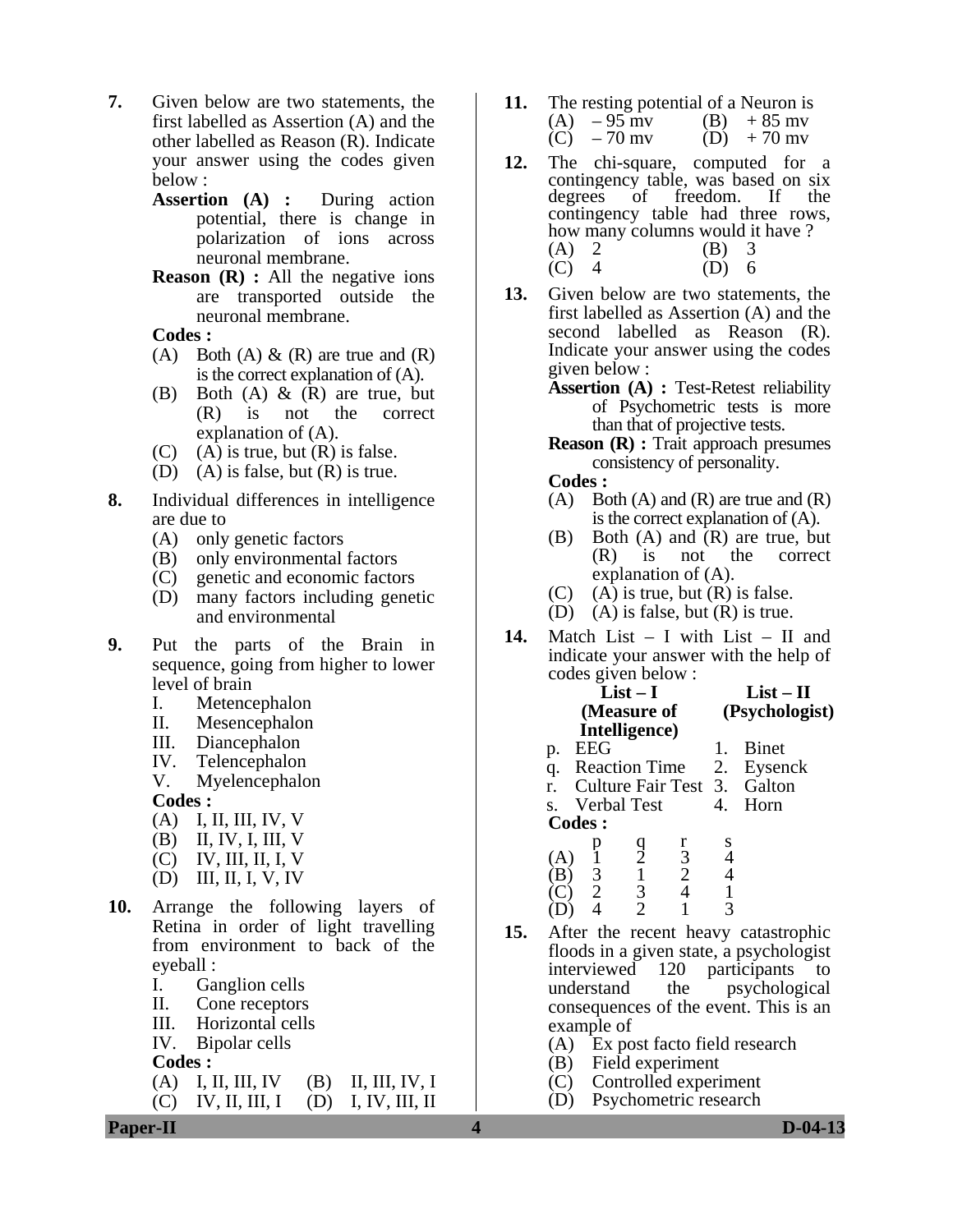- 7. नीचे दो कथन दिये गये हैं. पहले को अभिकथन (A) और दुसरे को तर्क (R) का नाम दिया गया है । नीचे दिये कोडों की सहायता से अपना उत्तर बताइये ।
	- **अभिकथन (A)** : क्रिया विभव के दौरान तंत्रिका झिल्ली के आर-पार आयनों के <u>ध्र</u>वीकरण में परिवर्तन हो जाता है ।
	- **तर्क (R)** : तमाम नकारात्मक आयनस तंत्रिका झिल्ली के बाहर ले जाये जाते हैं ।

<u>कोड़ ·</u>

- $(A)$   $(A)$  और  $(R)$  दोनों सत्य हैं और  $(R)$ , (A) की सही व्याख्या है ।
- $(B)$   $(A)$  और  $(R)$  दोनों सत्य हैं, परन्तु  $(R)$ , (A) की सही व्याख्या नहीं है ।
- (C) (A) सत्य है, परन्तु (R) असत्य है ।
- $(D)$   $(A)$  असत्य है, परन्तु  $(R)$  सत्य है ।
- **8.** बद्धि में वैयक्तिक भिन्नताएँ किस कारण होती है ?
	- (A) केवल जैविक कारक
	- (B) केवल वातावरणीय कारक
	- (C) जैविक एवं आर्थिक कारक
	- (D) जैविक तथा वातावरणीय कारकों समेत बहत से कारक
- **9.** मस्तिष्क के भागों को ऊपर से नीचे के स्तर के अनुसार अनुक्रम में रखिये :<br>I. मैटेंसीफेलोन
	- I. मैटेंसीफेलोन<br>II. मैसेंसीफेलोन
	- मैसेंसीफेलोन
	- III. डायेंसीफेलोन<br>IV. टेलेंसीफेलोन
	- टेलेंसीफेलोन
	- $V =$  मायलेनसीफेलोन

**कोड** :

- (A) I, II, III, IV, V
- (B) II, IV, I, III, V
- (C) IV, III, II, I, V
- (D) III, II, I, V, IV
- 10. रेटीना (दृष्टिपटल) की निम्नलिखित परतों को, प्रकाश के वातावरण से चलते हए आइबॉल के पीछे आने के क्रम में व्यवस्थित कीजिये :<br>I. गैंगलिअन कोशिकाएँ
	- I. गैंगलिअन कोशिकाएँ<br>II. शंक संग्राहक
	- II. शंकु संग्राहक<br>III. क्षेतिज कोशि
	- क्षेतिज कोशिकाएँ
	- $IV.$  द्विध्रवी कोशिकाएँ

**कोड़** ·

 (A) I, II, III, IV (B) II, III, IV, I (C) IV, II, III, I (D) I, IV, III, II

**11.** न्यूरोन का विश्राम विभव है<br>
(A) – 95 mv (B) + 85 mv<br>
(C) – 70 mv (D) + 70 mv  $(\text{A})$  – 95 mv (B) + 85 mv  $\text{(C)} - 70 \text{ mv}$   $\text{(D)} + 70 \text{ mv}$ 

- 12. आकस्मिकता तालिका के लिये परिकलित काई स्क्वैयर छ: डिग्री ऑफ फ्रीडम पर आधारित था । यदि आकस्मिकता तालिका की तीन ¯ÖÓ׌ŸÖµÖÖÑ ÆüÖêŸÖß, ŸÖÖê ˆÃÖ´Öë ×ÛúŸÖ®Öê ßִ³Ö ÆüÖêŸÖê ? (A) 2 (B) 3<br>(C) 4 (D) 6  $(C)$  4 (D) 6
- 13. नीचे दो कथन दिये गये हैं, पहले को अभिकथन (A) और दूसरे को तर्क (R) का नाम दिया गया है । नीचे दिये कोडों की सहायता से अपना उत्तर बताइये ।
	- **अभिकथन (A)** : मनोमित्ति परीक्षणों की<br>परीक्षण-पन:परीक्षण विश्वसनीयता परीक्षण-पन:परीक्षण प्रक्षेपणीय परीक्षणों से ज्यादा है ।
	- **तर्क (R)** : शीलगुण उपागम व्यक्तित्व की<br>संगतता को मान कर चलता है ।

<u>कोड ·</u>

- $(A)$   $(A)$  और  $(R)$  दोनों सत्य हैं और  $(R)$ , (A) की सही व्याख्या है ।
- (B)  $(A)$  और  $(R)$  दोनों सत्य हैं, परन्तु (R), (A) की सही व्याख्या नहीं है ।
- (C) ) (A) सत्य है, परन्तु (R) असत्य है)।
- (D) (A) असत्य है, परन्तु (R) सत्य है ।
- 14. सूची I को सूची II के साथ सुमेलित<br>कोजिए और नीचे दिये कोडों की सहायता से अपना उत्तर दीजिये  $\cdot$

|       | सूची – I        |                                           |               |   | सूची – II                    |
|-------|-----------------|-------------------------------------------|---------------|---|------------------------------|
|       |                 | (बुद्धि के मापक)                          |               |   | (मनोवैज्ञानिक)               |
| p.    | <b>EEG</b>      |                                           |               |   | बिनेट                        |
| q.    | प्रतिक्रिया समय |                                           |               |   | 2. आइसैंक                    |
| r.    |                 |                                           |               |   | कल्चर फेयर परीक्षण 3. गाल्टन |
| S.    | मौखिक परीक्षण   |                                           |               |   | होर्न                        |
| कोड : |                 |                                           |               |   |                              |
|       | $\frac{3}{2}$   | $\frac{9}{2}$ $\frac{1}{3}$ $\frac{3}{2}$ | $\frac{r}{3}$ | s |                              |

- 15. राज्य में हाल ही की भीषण विनाशकारी बाढ़ के पश्चात्, एक मनोवैज्ञानिक ने 120 प्रतिभागियों का साक्षात्कार किया जिससे कि घटना के मनोवैज्ञानिक परिणामों या प्रभावों को समझा जा सके । यह किसका उदाहरण है ?
	- (A) ) घटना पश्चात् क्षेत्रीय शोध<br>(B) क्षेत्रीय प्रयोग
	- क्षेत्रीय प्रयोग
	- (C) नियन्त्रित प्रयोग
	- (D) मनोमिति शोध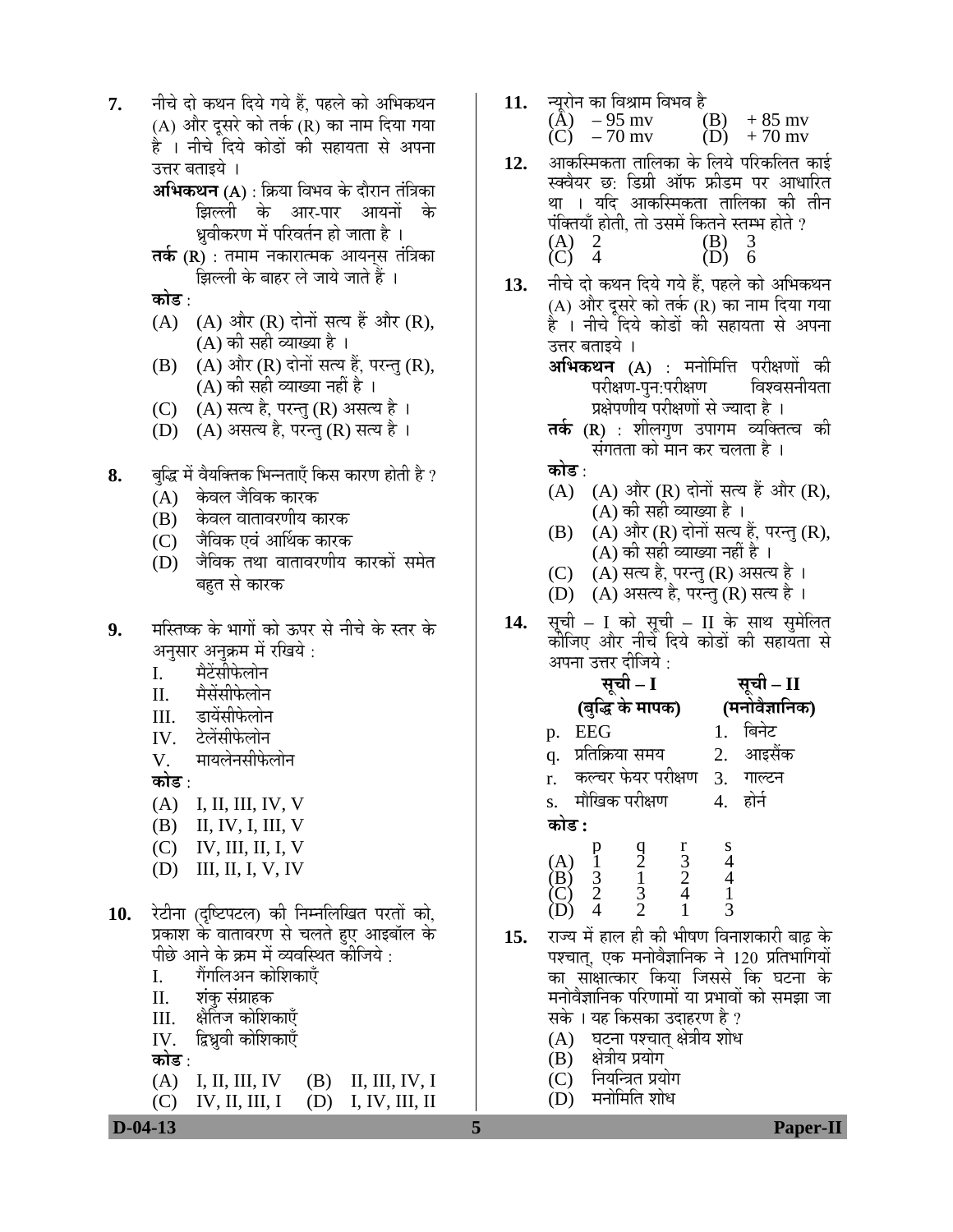**16.** Match the following List – I with List – II and indicate your answer using codes given below :

|     |     | using codes given below:                                                    |                                                              |                                                  |                                                 |                          |
|-----|-----|-----------------------------------------------------------------------------|--------------------------------------------------------------|--------------------------------------------------|-------------------------------------------------|--------------------------|
|     |     | $List-I$                                                                    |                                                              |                                                  | $List - II$                                     |                          |
|     |     | (Parts of                                                                   |                                                              |                                                  |                                                 | (Descriptions)           |
|     |     | the Eye)                                                                    |                                                              |                                                  |                                                 |                          |
|     | p.  | Rods                                                                        |                                                              |                                                  |                                                 | 1. Stable and unique in  |
|     |     | and                                                                         |                                                              |                                                  |                                                 | individual and can       |
|     |     | Cones                                                                       |                                                              | be                                               |                                                 | used<br>for              |
|     |     |                                                                             |                                                              |                                                  |                                                 | identification better    |
|     |     |                                                                             |                                                              |                                                  |                                                 | than finger prints.      |
|     | q.  | Iris                                                                        |                                                              |                                                  | 2. Photoreceptors                               | 1n                       |
|     |     |                                                                             |                                                              | retina                                           |                                                 |                          |
|     |     |                                                                             |                                                              |                                                  |                                                 |                          |
|     | r.  | Ciliary                                                                     |                                                              |                                                  |                                                 | 3. The optic disc where  |
|     |     | muscles                                                                     |                                                              |                                                  |                                                 | optic nerve fibers       |
|     |     |                                                                             |                                                              |                                                  |                                                 | leave the eye enroute    |
|     |     |                                                                             |                                                              |                                                  | to the brain                                    |                          |
|     | S.  | <b>Blind</b>                                                                |                                                              |                                                  |                                                 | 4. Control its curvature |
|     |     | spot                                                                        |                                                              | which                                            |                                                 | varies                   |
|     |     |                                                                             |                                                              |                                                  |                                                 | depending on<br>the      |
|     |     |                                                                             |                                                              |                                                  | distance                                        | of<br>the                |
|     |     |                                                                             |                                                              |                                                  | object focussed.                                |                          |
|     |     | <b>Codes:</b>                                                               |                                                              |                                                  |                                                 |                          |
|     |     | p                                                                           |                                                              | r                                                |                                                 |                          |
|     |     | (A) $\begin{array}{cc} 4 \\ 4 \\ (B) & 2 \\ (C) & 1 \\ (D) & 3 \end{array}$ | $\frac{q}{1}$                                                |                                                  | $\frac{8}{3}$<br>$\frac{3}{4}$<br>$\frac{4}{2}$ |                          |
|     |     |                                                                             |                                                              | $\begin{array}{c} 2 \\ 4 \\ 3 \\ 1 \end{array}$  |                                                 |                          |
|     |     |                                                                             | $\begin{array}{c} 1 \\ 2 \\ 4 \end{array}$                   |                                                  |                                                 |                          |
|     |     |                                                                             |                                                              |                                                  |                                                 |                          |
|     |     |                                                                             |                                                              |                                                  |                                                 |                          |
| 17. |     | Match List -                                                                |                                                              |                                                  |                                                 | I with List - II and     |
|     |     |                                                                             |                                                              |                                                  |                                                 |                          |
|     |     |                                                                             |                                                              |                                                  |                                                 |                          |
|     |     | indicate your                                                               |                                                              |                                                  |                                                 | answer using codes       |
|     |     | given below:                                                                |                                                              |                                                  |                                                 |                          |
|     |     | $List-I$                                                                    |                                                              |                                                  |                                                 | $List - II$              |
|     |     | (Visual                                                                     |                                                              |                                                  |                                                 | (Explanations)           |
|     |     | variables)                                                                  |                                                              |                                                  |                                                 |                          |
|     |     | p. Colour                                                                   |                                                              | 1.                                               |                                                 | The effect of            |
|     |     |                                                                             |                                                              |                                                  |                                                 | intensity of light       |
|     |     |                                                                             |                                                              |                                                  |                                                 | on the observer          |
|     | q.  | Illuminance 2.                                                              |                                                              |                                                  |                                                 | The intensity of         |
|     |     |                                                                             |                                                              |                                                  | light                                           | reflected                |
|     |     |                                                                             |                                                              |                                                  | from                                            | an                       |
|     |     |                                                                             |                                                              |                                                  | illuminated                                     |                          |
|     |     |                                                                             |                                                              |                                                  | surface.                                        |                          |
|     | r.  |                                                                             |                                                              |                                                  |                                                 |                          |
|     |     | Luminance 3.                                                                |                                                              |                                                  |                                                 | The amount of            |
|     |     |                                                                             |                                                              |                                                  |                                                 | incident light.          |
|     | S.  | <b>Brightness</b>                                                           |                                                              | 4.                                               | The                                             | subjective               |
|     |     |                                                                             |                                                              |                                                  |                                                 | or psychological         |
|     |     |                                                                             |                                                              |                                                  | effect                                          | that                     |
|     |     |                                                                             |                                                              |                                                  | different                                       | wave-                    |
|     |     |                                                                             |                                                              |                                                  |                                                 | lengths of light         |
|     |     |                                                                             |                                                              |                                                  |                                                 | on the observer          |
|     |     | <b>Codes:</b>                                                               |                                                              |                                                  |                                                 |                          |
|     |     | p                                                                           |                                                              |                                                  | S                                               |                          |
|     | (A) | $\mathbf{i}$                                                                |                                                              |                                                  | $\overline{4}$                                  |                          |
|     | (B) |                                                                             |                                                              |                                                  | $\mathbf{1}$                                    |                          |
|     | C)  | $\begin{array}{c} 4 \\ 2 \\ 1 \end{array}$                                  | $\begin{array}{c}\n 9 \\  2 \\  3 \\  1 \\  4\n \end{array}$ | $\begin{array}{c} 1 \ 3 \ 2 \ 3 \ 2 \end{array}$ | $\frac{4}{3}$                                   |                          |

**18.** Given below are the three types psychological investigations : (1) Field<br>experiments. (2) Laboratory  $experiments.$  (2) experiments, and (3) Ex post facto field studies. If the above investigations are arranged in descending order in terms of researcher's ability to control secondary variance, the typical order would be

| $(A)$ 2, 1, 3 | (B) $3, 1, 2$ |
|---------------|---------------|
| $(C)$ 2, 3, 1 | $(D)$ 3, 2, 1 |

- **19.** What is the correct sequence of events for hunger motivation ? Indicate your answer using the codes given below :<br>1. Energy l
	- 1. Energy level to its set point<br>2. A bout of eating
	- 2. A bout of eating<br>3. Presence of an en
	- 3. Presence of an energy deficit
	- 4. Satiation<br>5. Hunger
		- **Hunger**
	- **Codes :**

| (A) $1, 2, 3, 4, 5$ (B) $3, 5, 2, 1, 4$ |  |  |
|-----------------------------------------|--|--|
|                                         |  |  |

- (C) 2, 1, 3, 5, 4 (D) 5, 4, 3, 1, 2
- **20.** Persons high in achievement motivation tend to prefer tasks that are \_\_\_\_\_.
	- (A) very easy
	- (B) extremely difficult
	- (C) moderately difficult
	- (D) all types of task
- **21.** Match List I with List II and indicate your answer with the help of the codes given below : **List – II**

|                   |                                                              | $List-I$                                        |                                                 |                                         | $List - II$                      |
|-------------------|--------------------------------------------------------------|-------------------------------------------------|-------------------------------------------------|-----------------------------------------|----------------------------------|
|                   |                                                              | (Definition)                                    |                                                 |                                         | (Memory                          |
|                   |                                                              |                                                 |                                                 |                                         | system)                          |
| p.                |                                                              |                                                 |                                                 |                                         | Memory for factual 1. Procedural |
|                   |                                                              | information that we                             |                                                 |                                         | memory                           |
|                   |                                                              | acquired at                                     |                                                 | a                                       |                                  |
|                   |                                                              | specific time                                   |                                                 |                                         |                                  |
| q.                |                                                              |                                                 |                                                 | memory for general, 2.                  | Episodic                         |
|                   |                                                              | abstract knowledge                              |                                                 |                                         | memory                           |
|                   | that                                                         | we                                              | cannot                                          |                                         |                                  |
|                   |                                                              | remember acquiring                              |                                                 |                                         |                                  |
|                   |                                                              | at a specific time                              |                                                 |                                         |                                  |
| r.                | Memory                                                       |                                                 |                                                 | for $3$ .                               | Autobio-                         |
|                   | information                                                  |                                                 |                                                 |                                         | graphcial                        |
|                   |                                                              | necessary to perform                            |                                                 |                                         | memory                           |
|                   |                                                              | skilled motor activity                          |                                                 |                                         |                                  |
| S.                |                                                              |                                                 |                                                 | Memory for events 4.<br>in our own life | Semantic                         |
|                   |                                                              |                                                 |                                                 |                                         | memory                           |
|                   | <b>Codes:</b>                                                |                                                 |                                                 |                                         |                                  |
|                   |                                                              |                                                 | r                                               |                                         |                                  |
| $\left( A\right)$ |                                                              |                                                 |                                                 |                                         |                                  |
| $\sum_{c}$        | $\begin{array}{c}\n 1 \\  2 \\  4 \\  3 \\  1\n \end{array}$ | $\begin{array}{c} q \\ 4 \\ 2 \\ 3 \end{array}$ | $\begin{array}{c} 1 \\ 3 \\ 4 \\ 2 \end{array}$ | $\frac{8}{3}$<br>2<br>1                 |                                  |
| C                 |                                                              |                                                 |                                                 |                                         |                                  |
|                   |                                                              |                                                 |                                                 | $\overline{4}$                          |                                  |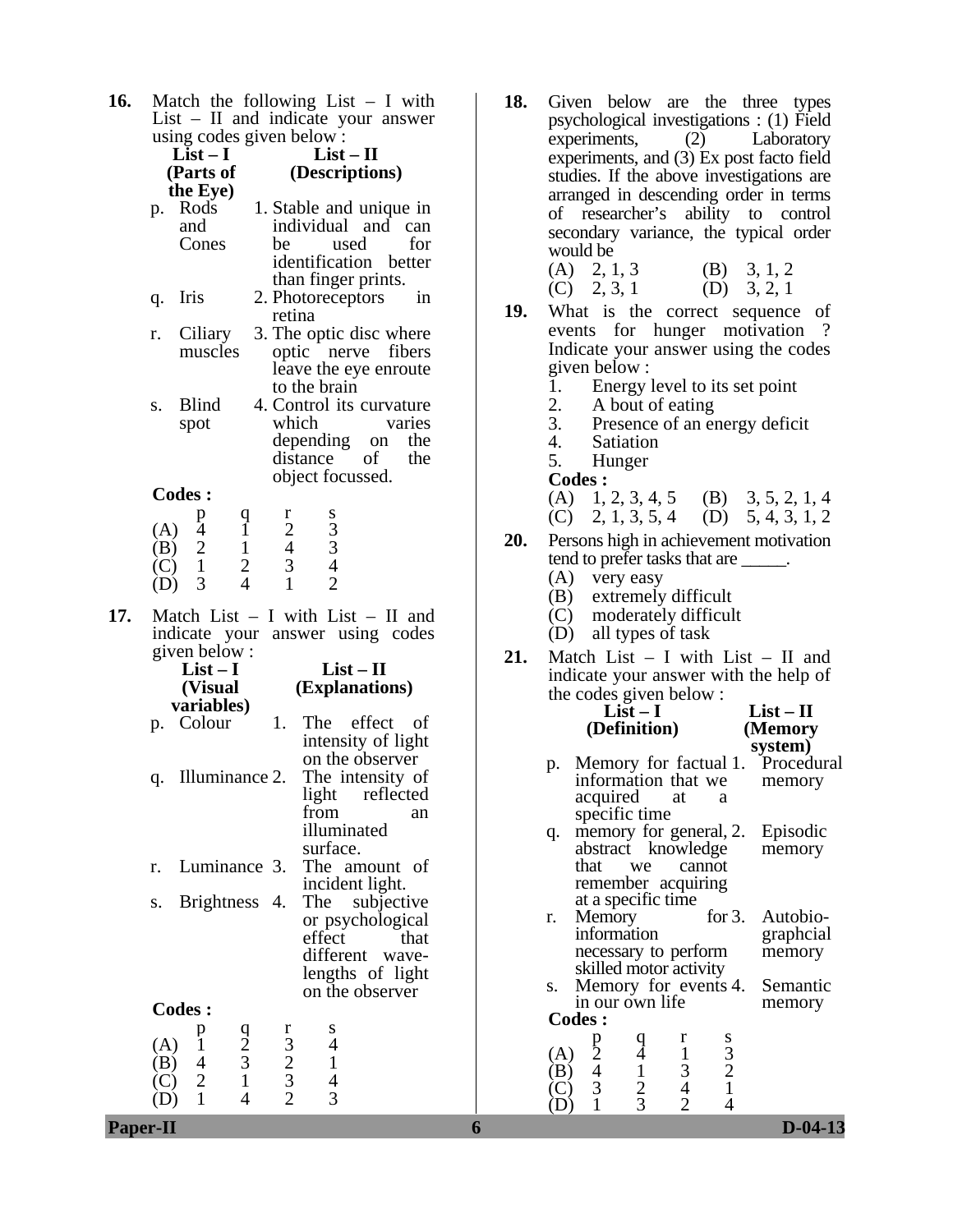16. सूची – I को सूची – II के साथ सुमेलित कीजिए और नीचे दिये कोडों की सहायता से अपना उत्तर दीजिये :

| सूची – I                                                                                                                        | सूची – II                                                                                   |
|---------------------------------------------------------------------------------------------------------------------------------|---------------------------------------------------------------------------------------------|
| (नेत्र के भाग)                                                                                                                  | (विवरण)                                                                                     |
| p.   दंड एवं<br>1.                                                                                                              | व्यक्ति में स्थिर एवं                                                                       |
| शंकु                                                                                                                            | अनूठे होते हैं और                                                                           |
|                                                                                                                                 | पहचान के लिये अंगुली                                                                        |
|                                                                                                                                 | छाप से बेहतर उपयोग                                                                          |
|                                                                                                                                 | किये जा सकते हैं ।                                                                          |
| आइरिस<br>2.<br>q.                                                                                                               | रैटिना में फोटोरिसेप्टर्स                                                                   |
| पक्ष्माभिकी 3.<br>r.                                                                                                            | अक्षि-चक्रिका जहाँ दुक                                                                      |
| पेशी                                                                                                                            | तंत्रिका रेशे मस्तिष्क जाने                                                                 |
|                                                                                                                                 | के लिये नेत्र को छोड़ते हैं ।                                                               |
| अंधस्थल<br>4.<br>S.                                                                                                             | उसकी वक्रता को                                                                              |
|                                                                                                                                 | नियन्त्रित करता है जो कि                                                                    |
|                                                                                                                                 | फोकस किये जाने वाले                                                                         |
|                                                                                                                                 | वस्तु की दूरी के आधार                                                                       |
|                                                                                                                                 | पर परिवर्तित होती है ।                                                                      |
| कोड :                                                                                                                           |                                                                                             |
|                                                                                                                                 |                                                                                             |
|                                                                                                                                 | $\begin{array}{c} r \\ 2 \\ 4 \\ 3 \\ 1 \end{array}$<br>$\frac{8}{3}$<br>$\frac{3}{4}$<br>2 |
|                                                                                                                                 |                                                                                             |
| $\begin{bmatrix} 0 \\ 1 \\ 2 \\ 4 \end{bmatrix}$<br>(A) $\begin{array}{cc} p \\ 4 \\ (B) & 2 \\ (C) & 1 \\ (D) & 3 \end{array}$ |                                                                                             |
|                                                                                                                                 |                                                                                             |

17. सूची – I को सूची – II के साथ सुमेलित करें और नीचे दिये कोडों से सही उत्तर का चयन करें :

|       | सूची – I                                                                                        |                                                 | सूची – II                             |
|-------|-------------------------------------------------------------------------------------------------|-------------------------------------------------|---------------------------------------|
|       | (दृष्टिमूलक चर)                                                                                 |                                                 | (व्याख्या)                            |
| p.    | ंवर्ण                                                                                           | 1.                                              | प्रेक्षक पर प्रकाश की                 |
|       |                                                                                                 |                                                 | तीव्रता का प्रभाव                     |
|       | q. प्रदीप्ती                                                                                    | 2.                                              | प्रदीप्त सतह से                       |
|       |                                                                                                 |                                                 | परावर्तित प्रकाश की                   |
|       |                                                                                                 |                                                 | तीव्रता                               |
| r.    | ज्योतिर्मयता                                                                                    | 3.                                              | आपतित प्रकाश की                       |
|       |                                                                                                 |                                                 | मात्रा                                |
| S.    | प्रकाश का                                                                                       | 4.                                              | प्रेक्षक पर पड़ने वाले                |
|       | तेज                                                                                             |                                                 | प्रकाश की भिन्न                       |
|       | (ब्राइटनैस)                                                                                     |                                                 | तरंग दीर्घताओं का                     |
|       |                                                                                                 |                                                 | व्यक्तिपरक अथवा                       |
|       |                                                                                                 |                                                 | मनोवैज्ञानिक प्रभाव                   |
| कोड : |                                                                                                 |                                                 |                                       |
|       |                                                                                                 | r                                               | ${\bf S}$                             |
|       | $\frac{q}{2}$<br>3                                                                              |                                                 | $\begin{array}{c} 4 \\ 1 \end{array}$ |
|       | $\tilde{1}$                                                                                     |                                                 | $\overline{4}$                        |
|       | (A) $\begin{array}{cc} & p \\ 1 \\ (B) & 4 \\ (C) & 2 \\ (D) & 1 \end{array}$<br>$\overline{4}$ | $\begin{array}{c} 3 \\ 2 \\ 3 \\ 2 \end{array}$ | 3                                     |

18. तीन प्रकार के मनोवैज्ञानिक अनुसंधान नीचे दिये गये हैं (1) क्षेत्रीय प्रयोग, (2) प्रयोगशाला प्रयोग<br>और (3) घटनापश्चात् क्षेत्रीय अध्ययन । यदि उपर्युक्त अनुसंधानों को, शोधकर्ता की गौण प्रसरण को नियन्त्रित करने की क्षमता के सम्बन्ध में अधोगामी क्रम में व्यवस्थित किया जाता है तो प्रारूपिक क्रम क्या होगा ?

| (A) $2, 1, 3$<br>(C) $2, 3, 1$ | (B) $3, 1, 2$<br>(D) $3, 2, 1$ |
|--------------------------------|--------------------------------|

- **19.** õÖã¬ÖÖ Ûêú †×³Ö¯ÖÏê¸üÞÖ Ûêú ×»ÖµÖê 'Ö™ü®ÖÖ†Öë ÛúÖ ÃÖÆüß ँ<br>अनुक्रम क्या है ? नीचे दिये कोडों की सहायता से अपना उत्तर बताइये :<br>1. ऊर्जा के स्तर क
	- ऊर्जा के स्तर का अपने निर्धारित स्तर तक होना
	- 2. खाने का एक दौर<br>3. ऊर्जा की कमी का
	- 3. जिंजी की कमी का होना<br>4. तिप्ति
	- 4. तृप्ति<br>5. भूख
	-
	- **कोड** :

#### (A)  $1, 2, 3, 4, 5$  (B)  $3, 5, 2, 1, 4$ (C) 2, 1, 3, 5, 4 (D) 5, 4, 3, 1, 2

- 20. जिन व्यक्तियों में उपलब्धि की अभिप्रेरणा अधिक होती है वे लोग किस प्रकार का कार्य करना पसन्द करते हैं ?
	- $(A)$  बहुत आसान
	- $(B)$  ) अत्यन्त कठिन
	- $\tilde{C}$ ( $\tilde{C}$ ) औसत रूप से कठिन
	- $(D)$  सभी प्रकार के काम
- **21.** सूची I को सूची II के साथ सुमेलित करें<br>और नीचे दिये कोडों की सहायता से सही उत्तर का चयन करें $\cdot$

|       | सूची – I                                                                                            | सूची – II    |
|-------|-----------------------------------------------------------------------------------------------------|--------------|
|       | (परिभाषा)<br>( <b>परिभाषा)              (स्मृति तंत्र)</b><br>एक् विशिष्ट समय पर 1.   प्रक्रियात्मक |              |
| p.    |                                                                                                     |              |
|       | अर्जित<br>तथ्यात्मक                                                                                 | स्मृति       |
|       | सूचना की स्मृति                                                                                     |              |
| q.    | सामान्य, अमूर्तु ज्ञान 2.                                                                           | उपख्यानात्मक |
|       | की स्मृति जो कि हम                                                                                  | स्मृति       |
|       | एक विंशिष्ट समय पर                                                                                  |              |
|       | अर्जित करना याद नहीं                                                                                |              |
|       | कर सकते हैं ।                                                                                       |              |
| r.    | कौशल युक्त चालक 3. आत्मकथात्मक                                                                      |              |
|       | गतिविधि सम्पन्न करने                                                                                | स्मृति       |
|       | के लिये आवश्यक                                                                                      |              |
|       | जानकारी के लिये स्मृति                                                                              |              |
| S.    | हमारे खुद के जीवन में 4. शब्दार्थ स्मृति                                                            |              |
|       | घटनाओं की स्मृति                                                                                    |              |
| काड : |                                                                                                     |              |

|                         | $\gamma$      |   | 3  |
|-------------------------|---------------|---|----|
| $(A)$<br>$(B)$<br>$(C)$ | $\mathcal{L}$ | ി | ΄) |
|                         |               |   |    |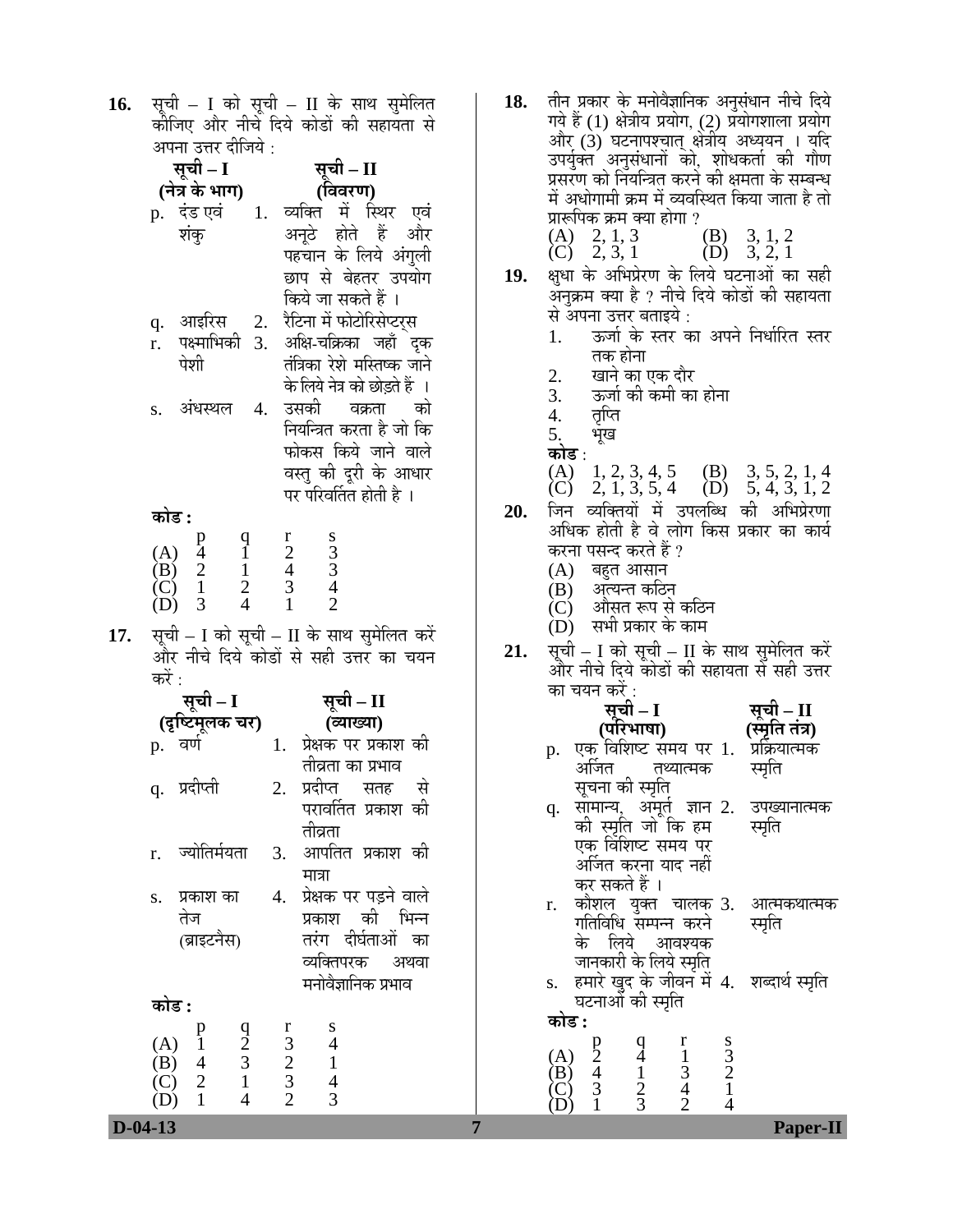**22.** Match the List – I with List – II and indicate your answer with the help of codes given below :

|     |                                                       | $List-I$                         |                |                   | $List-II$                   |
|-----|-------------------------------------------------------|----------------------------------|----------------|-------------------|-----------------------------|
|     |                                                       |                                  |                |                   | (Phenomenon) (Psychologist) |
| p.  |                                                       | Observational                    |                | $\blacksquare$ 1. | Skinner                     |
|     | learning                                              |                                  |                |                   |                             |
| q.  |                                                       |                                  |                |                   | Cognitive Map 2. Vygotsky   |
| r.  |                                                       |                                  |                |                   | Association of 3. Bandura   |
|     |                                                       | different stimuli                |                |                   |                             |
| S.  |                                                       |                                  |                |                   | Learning pulls to 4. Pavlov |
|     | cognitive                                             |                                  |                |                   |                             |
|     |                                                       | development                      |                |                   |                             |
|     | <b>Codes:</b>                                         |                                  |                |                   |                             |
|     |                                                       |                                  | r              | S                 |                             |
| (A) |                                                       | $\overline{1}$<br>$\overline{1}$ | $\mathfrak{Z}$ | $\frac{4}{2}$     |                             |
|     |                                                       | $\mathbf{1}$                     | $\frac{4}{2}$  | $\overline{4}$    |                             |
|     | $\begin{bmatrix} p \\ 2 \\ 3 \\ 3 \\ 2 \end{bmatrix}$ |                                  |                |                   |                             |
|     |                                                       |                                  |                |                   |                             |

- **23.** Given below are two statements, one labelled as Assertion (A) and the other labelled as Reason (R). Indicate your answer using the codes given below :
	- **Assertion (A) :** The minimum flicker rate of a light source that results in a perceptual shift from apparent flicker to apparent steady continuous light is known as Critical Flicker Frequency (CFF).
	- **Reason (R) :** The CFF marks the border between seeing flicker and seeing fusion.

### **Codes :**

- $(A)$  Both  $(A)$  and  $(R)$  are true and  $(R)$ is the correct explanation of (A).
- (B) (A) and  $(R)$  are true, but  $(R)$  is not the correct explanation of (A).
- $(C)$  (A) is true, but  $(R)$  is false.
- (D) (A) is false, but (R) is true.
- **24.** A person rattles the box of dog's biscuits before giving the biscuit to dog. As the person rattles the box the dog begins to salivate. Thus rattling of box is \_\_\_\_\_; and the salivation of dog is a kind of \_\_\_\_\_\_\_.
	- $(A) \text{CS}$ ; CR  $(B) \text{CS}$ ; UCR
	- (C) UCS ; CR (D) UCS ; UCR
- **25.** In operant conditioning a schedule of reinforcement that reinforces a response at unpredictable time intervals is the case of
	- (A) Fixed ratio schedule
	- (B) Variable ratio schedule
	- (C) Fixed interval schedule
	- (D) Variable interval schedule
- **26.** Read each of the following two statements Assertion (A) and Reason(R) and indicate your answer using the codes given below :
	- **Assertion (A) :** Learning refers to the modification of behaviour as a result of past experience.
	- **Reason (R) :** Experience is achieved through observation.

#### **Codes :**

- (A) Both (A) and (R) are correct and (R) is the correct explanation of (A).
- $(B)$  (A) and  $(R)$  are correct, but  $(R)$ is not the correct explanation of  $(A)$ .
- $(C)$  (A) is true, but  $(R)$  is false.
- (D) (R) is true, but (A) is false.
- **27.** A person had a blue car that was in the shop more than it was out. Since then the person could not think of owning a blue or green coloured car. The person's aversion even to green cars is an example of
	- (A) Discrimination
	- (B) Generalization
	- (C) Latent learning
	- (D) The overjustification effect
- **28.** Which of the following best describes the serial position curve ?
	- (A) Greater accuracy of recall of words in the beginning of the list and in the middle of the list.
	- (B) Greater accuracy of recall of words in the beginning of the list and gradual diminished accuracy by the end of the list.
	- (C) Greater accuracy of recall of words in beginning and at end of the list.
	- (D) Greater accuracy of recall of words in the middle and at the end of the list.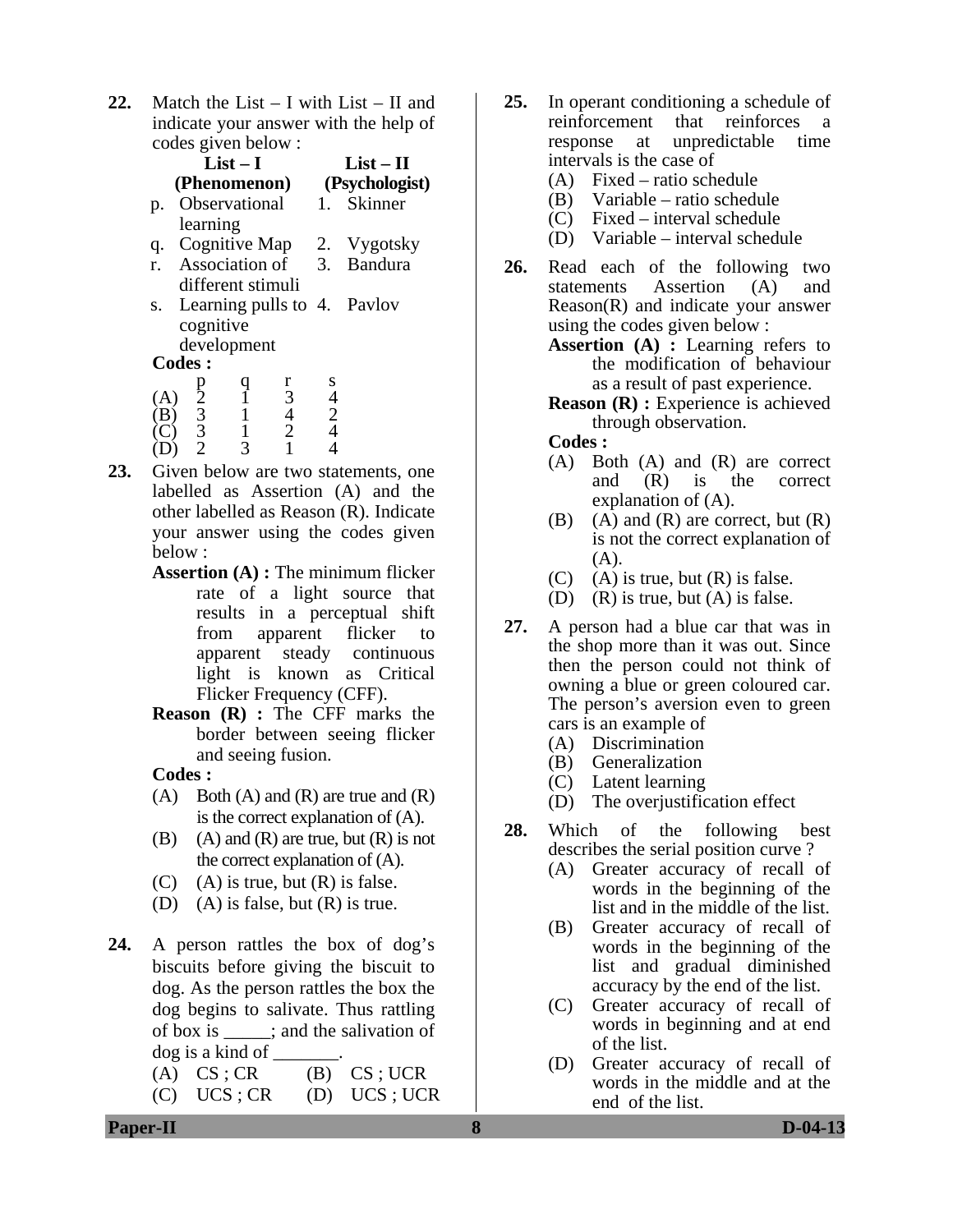22. सूची – I को सूची – II के साथ सुमेलित करें और नीचे दिये कोडों की सहायता से सही उत्तर का चयन करें :

|                            |                                                       | सूची – I       |                |               | $-$ II                                |  |
|----------------------------|-------------------------------------------------------|----------------|----------------|---------------|---------------------------------------|--|
|                            |                                                       | (घटना)         |                |               | (मनोवैज्ञानिक)                        |  |
| p.                         |                                                       | प्रेक्षण अधिगम |                |               | स्किन्नर                              |  |
| q.                         | संज्ञानात्मक मानचित्र                                 |                |                |               | 2. वायगॉट्स्की                        |  |
| r.                         |                                                       |                |                |               | भिन्न उद्दीपनों का साहचर्य 3. बण्डुरा |  |
| S.                         |                                                       |                |                |               | अधिगम संज्ञानात्मक 4. पावलॉव          |  |
|                            | विकास की ओर लेकर                                      |                |                |               |                                       |  |
|                            | जाती है ।                                             |                |                |               |                                       |  |
| कोड :                      |                                                       |                |                |               |                                       |  |
|                            |                                                       |                | r              | S             |                                       |  |
| (A)                        |                                                       |                | $\frac{1}{4}$  |               |                                       |  |
| $\left( \mathbf{B}\right)$ |                                                       |                | $\overline{2}$ | $\frac{4}{2}$ |                                       |  |
|                            | $\begin{bmatrix} p \\ 2 \\ 3 \\ 3 \\ 2 \end{bmatrix}$ |                |                |               |                                       |  |

- 23. नीचे दो कथन दिये गये हैं. पहले को अभिकथन (A) और दूसरे को तर्क (R) का नाम दिया गया है । नीचे दिये कोडों की सहायता से अपना उत्तर बताइये :
	- **अभिकथन (A)** : प्रकाश स्रोत की न्यूनतम <u>टिमटिमाहट दर जो कि प्रत्यक्ष</u> <u>टिमटिमाहट से प्रत्यक्ष नियमित सतत</u> प्रकाश तक बोधात्मक परिवर्तन में परिणत होती है क्रिटीकल फ्लिकर फ्रिक्वेंसी (क्रान्तिक टिमटिमाहट आवृत्ति) कहलाती है ।
	- **तर्क (R) : क्रिटीकल फ्लिकर फ्रिक्वेंसी** टिमटिमाहट को देखना और विलयन को देखने के बीच सीमा को चिन्हित करता है ।
	- <u>कोड़ :</u>
	- $(A)$   $(A)$  और  $(R)$  दोनों सत्य हैं और  $(R)$ , (A) की सही व्याख्या है ।
	- $(B)$   $(A)$  और  $(R)$  दोनों सत्य हैं, परन्तु  $(R)$ ,  $(A)$  की सही व्याख्या नहीं है ।
	- (C) (A) सत्य है, परन्तु (R) असत्य है ।
	- $(D)$   $(A)$  असत्य है, परन्तु  $(R)$  सत्य है ।
- **24.** एक व्यक्ति कुत्ते को बिस्कुट देने से पहले बिस्कटों के बॉक्स को खड़खड़ाता है । जब व्यक्ति बॉक्स को खड़खड़ाता है तो कुत्ता लार टपकाने लगता है । अत: बॉक्स का खड़खड़ाना है, और कुत्ते का लार टपकाना एक<br>ंहै ।

प्रकार का $\overline{\text{CS}:\text{CR}}$  है ।<br>(A)  $\overline{\text{CS}:\text{CR}}$  (B) (A)  $\overline{CS; CR}$  (B)  $\overline{CS; UC}$ <br>(C)  $\overline{UCS; CR}$  (D)  $\overline{UCS; UC}$  $(C)$  UCS; CR  $(D)$  UCS; UCR

- **25.** क्रियाप्रसूत अनुबंधन में पुनर्बलीकरण की अनुसूची जो अनुक्रिया को अपूर्वानुमेय समय अन्तरालों पर पुनर्बलित करती है, किसके साथ सम्बन्धित है ?
	- (A) स्थिर अनुपात अनुसूची
	- (B) परिवर्ती अनुपात अनुसूची
	- (C) स्थिर अंतराल अनुसूची
	- (D) परिवर्ती अंतराल अनुसूची
- **26.** निम्नलिखित कथनों, अभिकथन (A) और तर्क (R) में से प्रत्येक को पढ़िए और नीचे दिये <u>कोडों की सहायता से अपना उत्तर बताइये</u> । **अभिकथन (A)** : अधिगम से तात्पर्य पिछले अनुभव के फलस्वरूप व्यवहार में होने वाले परिवर्तन से है ।
	- **तक (R)** : प्रेक्षण के माध्यम से अनुभव प्राप्त होता है ।
	- <u>कोड ·</u>
	- $(A)$   $(A)$  और  $(R)$  दोनों सत्य हैं और  $(R)$ , (A) की सही व्याख्या है ।
	- $(B)$   $(A)$  और  $(R)$  दोनों सत्य हैं, परन्तु  $(R)$ , (A) की सही व्याख्या नहीं है ।
	- (C) (A) सत्य है, परन्तु (R) असत्य है ।
	- (D) (R) सत्य है, परन्तु (A) असत्य है ।
- **27.** एक व्यक्ति के पास नीली कार थी जो कि दुकान में ज्यादा थी बजाय बाहर के । तब से वह व्यक्ति नीली या हरे रंग की कार रखने की सोचेगा भी नहीं । हरे रंग की कारों के प्रति व्यक्ति की विरुचि निम्नलिखित में से किसका उदाहरण है ?
	- (A) भेदभाव या विभेदीकरण
	- (B) सामान्यीकरण
	- (C) अव्यक्त अधिगम
	- (D) अति औचित्य स्थापन प्रभाव
- **28.** क्रमिक पोजीशन वक्रता को कौन सर्वोचित परिभाषित करता है ?
	- (A) सूची के प्रारम्भ में और सूची के मध्य में शब्दों को याद करने की वृहदतर परिशुद्धता
	- (B) सूची के प्रारम्भ में शब्दों को याद करने में वृहदतर परिशृद्धता और सूची के अन्त में धीरे-धीरे ह्रासमान परिशुद्धता
	- (C) सूची के प्रारम्भ में और अन्त में शब्दों को याद करने की वृहदतर परिशृद्धता
	- (D) सूची के मध्य और अन्त में शब्दों को याद करने में वृहदतर परिशुद्धता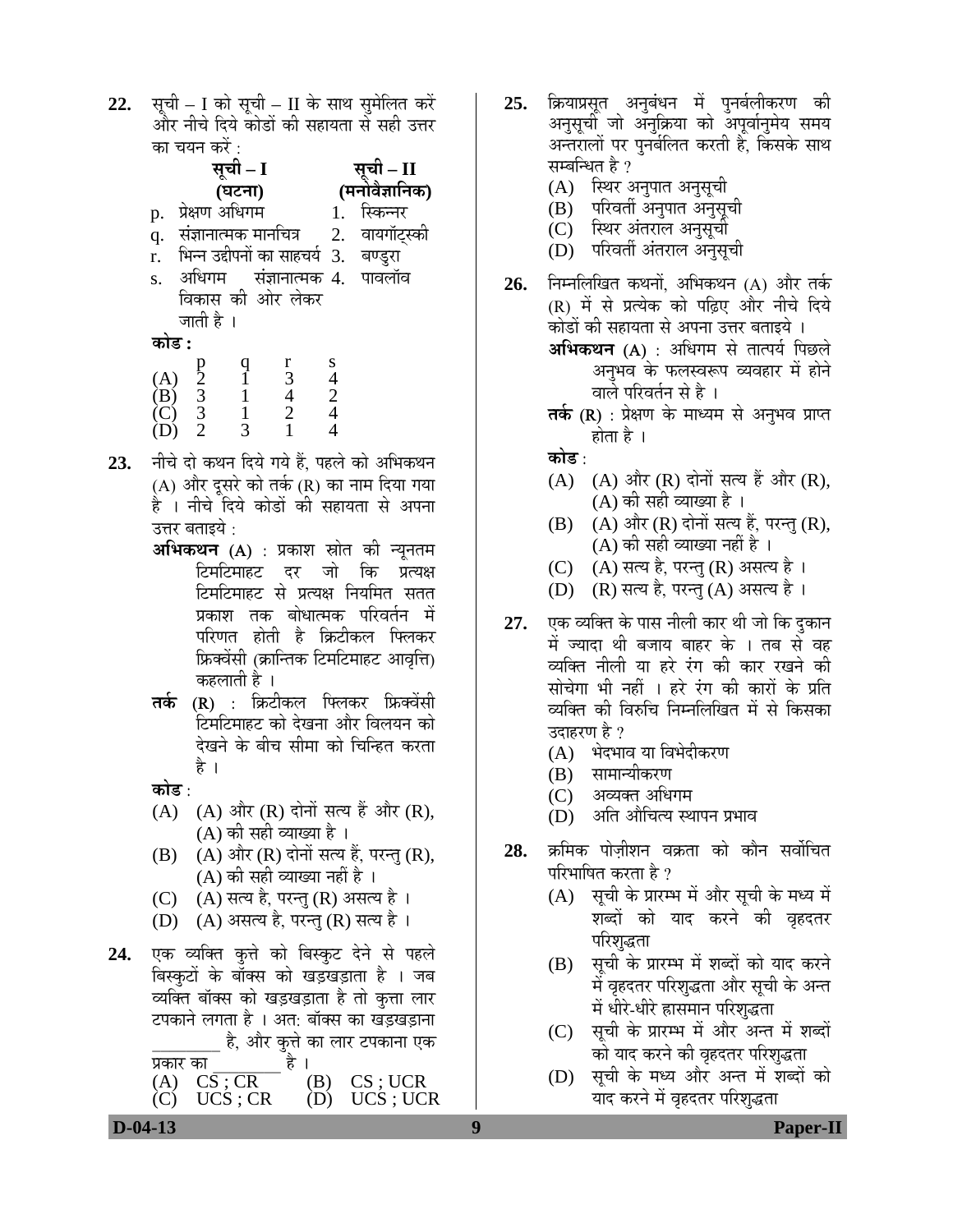- **29.** The degree to which construct system allows new information to enter that will allow construct system to change is called
	- (A) Individual Corollary
	- (B) Permeability
	- (C) Loose construing
	- (D) Constructive Alternativism
- **30.** Who among the following has developed a test for personality assessment where the subject has to choose between a pair of jokes ?<br>(A) McCafe (B) McCall (A) McCafe (B) McCall<br>(C) J.M. Cattell (D) R.B. Cattell  $(C)$  J.M. Cattell
- **31.** Given below are two statements, one labelled as Assertion (A) and the other labelled as Reason (R). Indicate your answer using the codes given below :
	- **Assertion (A) :** Working memory can hold a large amount of information even though it can retain only seven to nine items.
	- **Reason (R) :** Items in working memory contain several separate bits of information grouped together called chunks.
	- **Codes :**
	- $(A)$  Both  $(A)$  and  $(R)$  are true and  $(R)$ is the correct explanation of (A).
	- (B) Both (A) and (R) are true, but<br>(R) is not the correct (R) is not the correct explanation of (A).
	- $(C)$  (A) is true, but  $(R)$  is false.
	- (D) (A) is false, but  $(R)$  is true.
- **32.** Who has emphasized the linguistic relativity hypothesis ?
	- (A) Noam Chomsky
	- (B) Jean Piaget
	- (C) Steven Pinker
	- (D) Whorf B.L.
- **33.** Telegraphic speech is typical of the \_\_\_\_\_\_ stage.
	- (A) Babbling (B) One-word
	- (C) Two-word (D) Three-word
- **34.** The sentence "Blue Jeans wear false smiles" has correct but incorrect \_\_\_\_\_\_\_.
	- (A) Morphemes; phonemes
	- (B) Phonemes; morphemes
	- (C) Semantics ; syntax
	- (D) Syntax ; semantics
- **35.** Read the following statements labelled as Assertion (A) and Reason (R) and indicate your answer by using the codes given below :
	- **Assertion (A) :** In deduction, conclusion is derived from a premise.

**Reason (R) :** People reason by using deduction as well as induction.

- **Codes :**
- (A) Both (A) and (R) are correct and (R) is the true explanation of  $(A)$ .
- (B) Both (A) and (R) are correct but (R) is not the correct explanation of (A).
- $(C)$  (A) is correct, but  $(R)$  is false.
- (D) (A) is false, but (R) is correct.
- **36.** Match the List I with List II and indicate your answer with the help of codes given below :

|     |                                | $List-I$ | (Phenomenon)                              |                | $List-II$<br>(Psycholo-<br>gical name)           |  |
|-----|--------------------------------|----------|-------------------------------------------|----------------|--------------------------------------------------|--|
|     |                                |          |                                           |                | p. Smallest unit that 1. Grammer                 |  |
|     | carries meaning<br>q. Rules to |          | communicate and                           |                | 2. Semantics                                     |  |
|     | meanings                       |          | understand others                         |                | r. Rules for desiring 3. Morphemes               |  |
| S.  | Rules for                      |          |                                           |                | 4. Syntax                                        |  |
|     | <b>Codes:</b>                  |          | combining words                           |                |                                                  |  |
|     |                                |          |                                           |                |                                                  |  |
|     |                                |          |                                           |                |                                                  |  |
|     |                                |          | (A) 3 d r s<br>(B) 3 2 4 1<br>(C) 3 1 2 4 |                |                                                  |  |
|     |                                |          |                                           |                |                                                  |  |
|     | $(D)$ 3                        | 2        | $\overline{1}$                            | $\overline{4}$ |                                                  |  |
| are |                                |          |                                           |                | <b>37.</b> Three types of feature detector cells |  |
|     |                                |          |                                           |                | (A) Simple cells Glial cells                     |  |

- $(A)$  Simple T-cells
- (B) Simple cells, Complex cells, Glial cells
- (C) Sensory cells, Hyper complex cells, T-cells
- (D) Simple cells, Complex cells, Hyper complex cells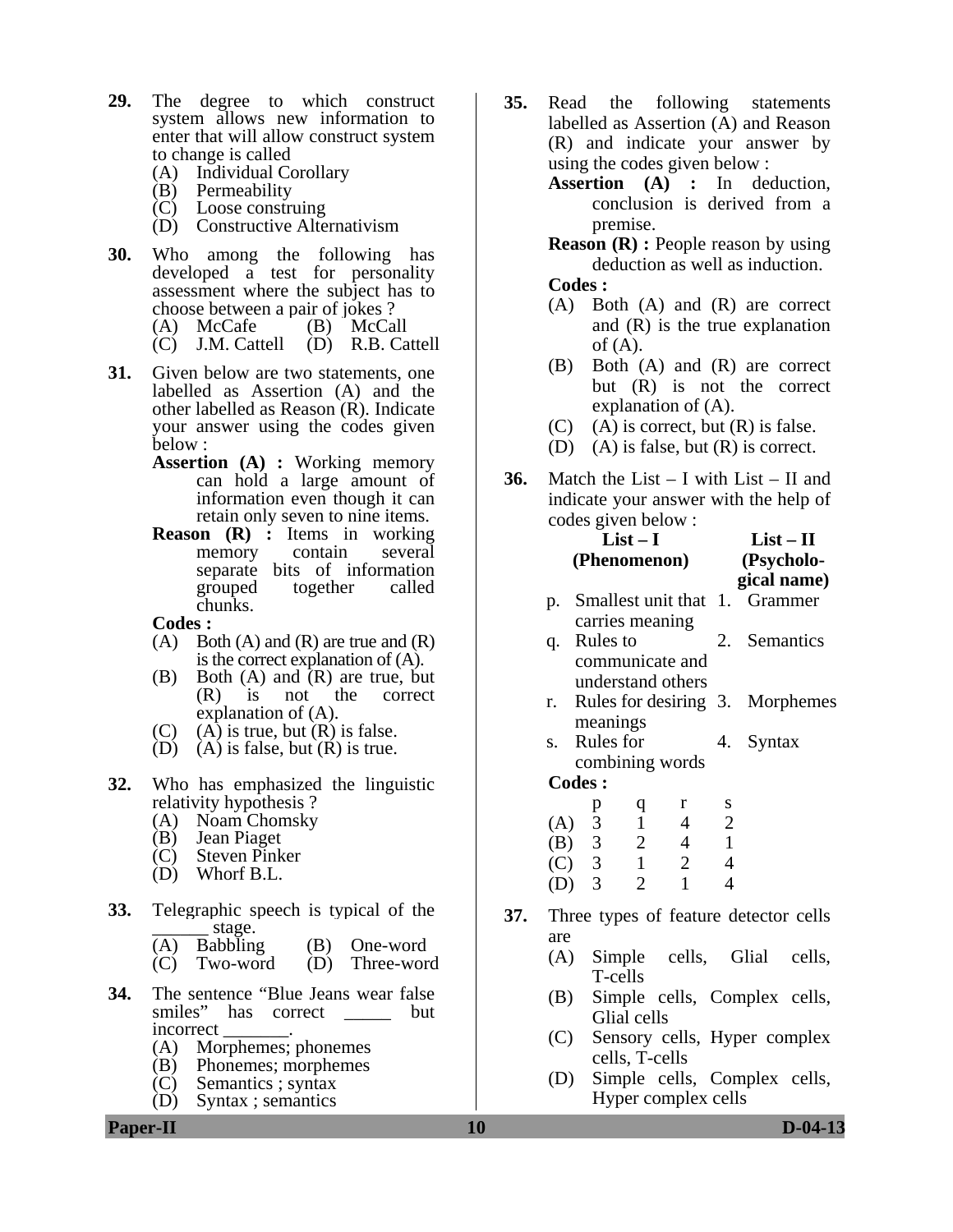- 29. संप्रत्यय पद्धति जिस डिग्री तक नवीन सूचना को प्रवेश करने देती है जो संप्रत्यय पद्धति को परिवर्तित होने देगी क्या कहलाती है ?
	- (A) व्यक्तिगत उपसिद्धान्त
	- $(B)$  पारगम्यता
	- (C) शिथिल अनुमान
	- (D) संरचनात्मक विकल्पवाद
- **30.** निम्नलिखित में से किसने व्यक्तित्व के आकलन के लिये परीक्षण विकसित किया है जहाँ प्रयोज्य को चटकलों के जोड़े में से चुनना होता है ?
	-
	- (A) मैक्कैफे (B) मैक्कॉल<br>(C) जे.एम. कैट्रेल (D) आर.बी. कैट्रेल (C) जे.एम. कैट्टेल
- 31. नीचे दो कथन दिये गये हैं. पहले को अभिकथन (A) और दुसरे को तर्क (R) का नाम दिया गया है । नीचे दिये कोडों की सहायता से अपना उत्तर बताइये :
	- **अभिकथन (A)** : कार्यकारी स्मृति, यद्यपि केवल सात से नौं मदों को ही सुरक्षित रख सकती है, सूचना की बड़ी मात्रा को प्रतिधारित कर सकती है ।
	- **तर्क (R)** : कार्यकारी स्मृति में मदों में सूचना के बहुत से पृथक अंश सूचना के इकट्ठे समुहित होते हैं जिन्हें खंड कहते हैं ।
	- **कोड** :
	- $(A)$   $(A)$  और  $(R)$  दोनों सत्य हैं और  $(R)$ , (A) की सही व्याख्या है ।
	- $(B)$   $(A)$  और  $(R)$  दोनों सत्य हैं, परन्तु  $(R)$ , (A) की सही व्याख्या नहीं है ।
	- (C) (A) सत्य है, परन्तु (R) असत्य है ।
	- (D)  $(A)$  असत्य है, परन्तु (R) सत्य है ।
- 32. भाषाई सापेक्षता परिकल्पना पर किसने जोर दिया है ?<br>(A) नोम चोम्स्की
	- (B) जीन पियाजे<br>(D) वॉर्फ बी.एल.
	- (C) स्टीवन पिंकर
- 33. ∑ैलिग्राफिक स्पीच किस अवस्था के प्रारूपिक है ?
	- $(A)$  तुतलाना  $(B)$  एक-शब्द (C) दो-शब्द (D) तीन-शब्द
- **34.** "ब्लू जीन्स वियर फॉल्स स्माइल्**स" इस वाक्य** में सही जिल्ला है ।<br>संसदी
	- $(A)$  रूपिम : स्वनिम
	- (B) स्वनिम ; रूपिम
	- (C) । अर्थविज्ञान : वाक्यविन्यास
	- (D) वाक्यविन्यास : अर्थविज्ञान

35. नीचे दो कथन दिये गये हैं. पहले को अभिकथन (A) और दूसरे को तर्क (R) का नाम दिया गया है । नीचे दिये कोडों की सहायता से अपना उत्तर बताइये ।

> **अभिकथन (A)** : निगमन में, निष्कर्ष की व्युत्पत्ति साध्य वाक्य से होती है ।

> **तर्क (R)** : लोग आगमन एवं निगमन दोनों का उपयोग करते हुए तर्क करते हैं ।

<u>कोड :</u>

- $(A)$   $(A)$  और  $(R)$  दोनों सही हैं और  $(R)$ , (A) की सही व्याख्या है ।
- (B)  $(A)$  और  $(R)$  दोनों सही हैं, परन्तु  $(R)$ , (A) की सही व्याख्या नहीं है ।
- $(C)$   $(A)$  सही है, परन्तु  $(R)$  गलत है ।
- (D)  $(A)$  गलत है, परन्तु (R) सही है ।
- **36.** सूची I को सूची II के साथ सुमेलित कीजिये और नीचे दिये कोडों से अपना उत्तर बताइये :

| सूची – II                    |
|------------------------------|
| (मनोवैज्ञानिक नाम)           |
| सबसे छोटी इकाई जो 1. व्याकरण |
|                              |
| अर्थविज्ञान                  |
|                              |
|                              |

- उन्हें समझने के नियम r. अर्थ निकालने के लिये नियम 3. रूपिम
- s. शब्दों के संयोजन के 4. वाक्यविन्यास लिये नियम

<u>कोड :</u>

|     | p | q | r | S |
|-----|---|---|---|---|
| (A) | 3 |   | 4 | 2 |
| (B) | 3 | 2 | 4 |   |
| (C) | 3 | ı | 2 | 4 |
| (D) | 3 | 2 |   |   |

- **37.** रूप संसूचक कोशिकाओं के तीन प्रकार हैं
	- (A) सरल कोशिकाएँ, ग्लायल कोशिकाएँ,  $T$  - कोशिकाएँ
	- (B) सरल कोशिकाएँ, जटिल कोशिकाएँ, ग्लायल कोशिकाएँ
	- (C) संवेदी कोशिकाएँ, अति जटिल कोशिकाएँ, T - कोशिकाएँ
	- (D) सरल कोशिकाएँ, जटिल कोशिकाएँ, अति जटिल कोशिकाएँ

 **D-04-13 11 Paper-II**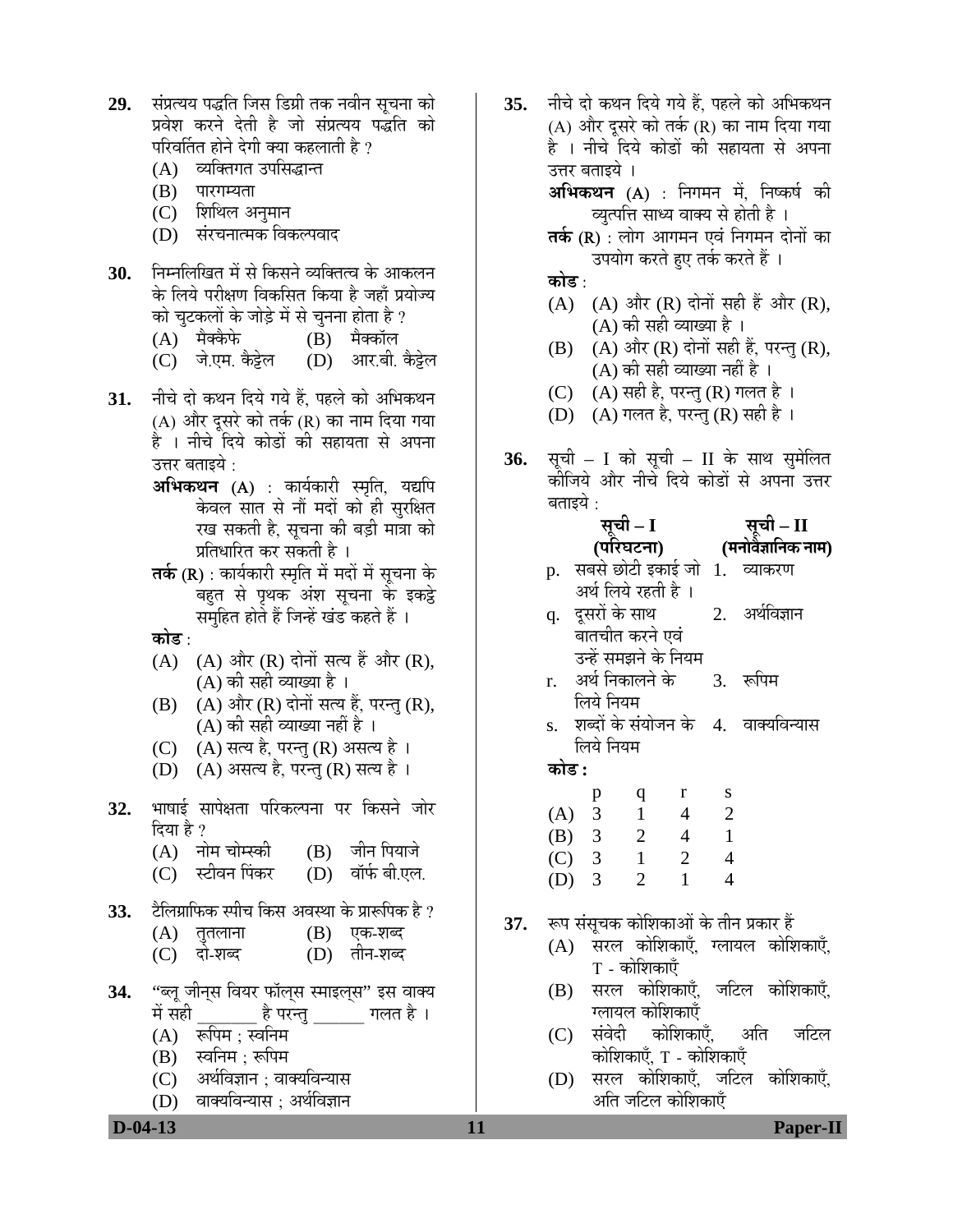**38.** Read the following two statements, Assertion (A) and Reason (R) and indicate your answer using the codes given below :

**Assertion (A) :** Sleep fulfills a critical biological function.

**Reason** (**R**) : Sleep is required to restore the homeostatis.

**Codes :** 

- (A) Both (A) and (R) are correct and (R) is the correct explanation of (A).
- (B) Both (A) and (R) are correct, but (R) is not the correct explanation of (A).
- $(C)$  (A) is false, but  $(R)$  is true.
- (D) (A) is true, but  $(R)$  is false.
- **39.** Choose the odd one for pattern of sympathetic activation during emotions :
	- (A) Increased heart rate
	- (B) Pupil constriction
	- (C) Lowered skin resistance
	- (D) Increased breathing rate
- **40.** Out of following who has not divided intelligence into two general components ?
	- (A) Cattell J.M. (B) Jensen
	- (C) Hebb (D) Thurstone
- **41.** Number of different factors as specified by Spearman to explain the performance on some tests :
	- (A) One 's' factor and many 'g' factors.
	- (B) Many 's' factors and many 'g' factors.
	- (C) One 's' factor and one 'g' factor.
	- (D) Many 's' factors and one 'g' factor.
- **42.** Which set of three approaches is more relevant to study the impact of Genetic factors on intelligence ?
	- 1. Correlation between siblings
	- 2. Correlation between identical twins reared apart.
	- 3. Adopted child studies.
	- 4. Correlation between parents and children.

**Codes :** 

- (A)  $1, 2$  and 3 (B)  $2, 3$  and 4
- (C)  $1, 2$  and  $4$  (D)  $1, 3$  and  $4$

**43.** Match List – I with List – II and indicate your answer with the help of  $code$  rades given below  $\cdot$ 

| $List-I$       |                                                                           | $List-II$                                                                                                                                                                                                                                                                                                                                                                                                                                               |
|----------------|---------------------------------------------------------------------------|---------------------------------------------------------------------------------------------------------------------------------------------------------------------------------------------------------------------------------------------------------------------------------------------------------------------------------------------------------------------------------------------------------------------------------------------------------|
|                |                                                                           | (Concept)                                                                                                                                                                                                                                                                                                                                                                                                                                               |
| Adler          | 1.                                                                        | Basic anxiety                                                                                                                                                                                                                                                                                                                                                                                                                                           |
| <b>Bandura</b> |                                                                           | 2. Triadic                                                                                                                                                                                                                                                                                                                                                                                                                                              |
|                |                                                                           | Reciprocal                                                                                                                                                                                                                                                                                                                                                                                                                                              |
|                |                                                                           | causation                                                                                                                                                                                                                                                                                                                                                                                                                                               |
|                | 3.                                                                        | Fictional                                                                                                                                                                                                                                                                                                                                                                                                                                               |
|                |                                                                           | Finalism                                                                                                                                                                                                                                                                                                                                                                                                                                                |
|                |                                                                           | Principle of                                                                                                                                                                                                                                                                                                                                                                                                                                            |
|                |                                                                           | Equivalence                                                                                                                                                                                                                                                                                                                                                                                                                                             |
|                |                                                                           |                                                                                                                                                                                                                                                                                                                                                                                                                                                         |
|                |                                                                           | s                                                                                                                                                                                                                                                                                                                                                                                                                                                       |
|                |                                                                           |                                                                                                                                                                                                                                                                                                                                                                                                                                                         |
|                |                                                                           |                                                                                                                                                                                                                                                                                                                                                                                                                                                         |
|                |                                                                           |                                                                                                                                                                                                                                                                                                                                                                                                                                                         |
|                | Jung<br>Horney<br><b>Codes:</b><br>$\frac{p}{2}$<br>(A)<br>$\overline{3}$ | $\mathcal{L}$ $\mathcal{L}$ $\mathcal{L}$ $\mathcal{L}$ $\mathcal{L}$ $\mathcal{L}$ $\mathcal{L}$ $\mathcal{L}$ $\mathcal{L}$ $\mathcal{L}$ $\mathcal{L}$ $\mathcal{L}$ $\mathcal{L}$ $\mathcal{L}$ $\mathcal{L}$ $\mathcal{L}$ $\mathcal{L}$ $\mathcal{L}$ $\mathcal{L}$ $\mathcal{L}$ $\mathcal{L}$ $\mathcal{L}$ $\mathcal{L}$ $\mathcal{L}$ $\mathcal{$<br>(Psychologist)<br>4.<br>$\frac{1}{3}$<br>$\frac{2}{4}$<br>$\frac{9}{4}$<br>$\frac{3}{2}$ |

- (D) 3 4 2 1 **44.** Researchers have found different ways in which an individual's genotype shapes his or her environment. Which of the following is NOT one of them ?
	- (A) The genotype has a passive effect on environment resulting from genetic similarity between parents and children.
	- (B) The child's genotype evokes particular kinds of reactions from social and physical environment.
	- (C) The child's genotype plays an active role in shaping the environment.
	- (D) People with different genotypes are differentially sensitive or susceptible to their environment.
- **45.** Match List I with List II and indicate your answer using the codes given below : **List – I List – II**

|                             | (Types of<br>Variable)                               |        |                          | (Example)                                                                  |      |
|-----------------------------|------------------------------------------------------|--------|--------------------------|----------------------------------------------------------------------------|------|
| p.                          |                                                      |        |                          | Continuous 1. Selection<br>outcome in terms<br>selected/<br>of<br>rejected | test |
| q.                          | Real<br>discrete                                     |        |                          | 2. Voice pitch                                                             |      |
|                             | discrete                                             |        |                          | r. Artificially 3. Intelligence                                            |      |
|                             | <b>Codes:</b>                                        |        |                          | s. Qualitative 4. Gender                                                   |      |
| (A)<br>$\boldsymbol{\beta}$ | р<br>$\begin{array}{c} 4 \\ 2 \\ 3 \\ 3 \end{array}$ | q<br>4 | r<br>$\overline{2}$<br>4 | $\begin{array}{c} 8 \\ 3 \\ 2 \\ 2 \end{array}$                            |      |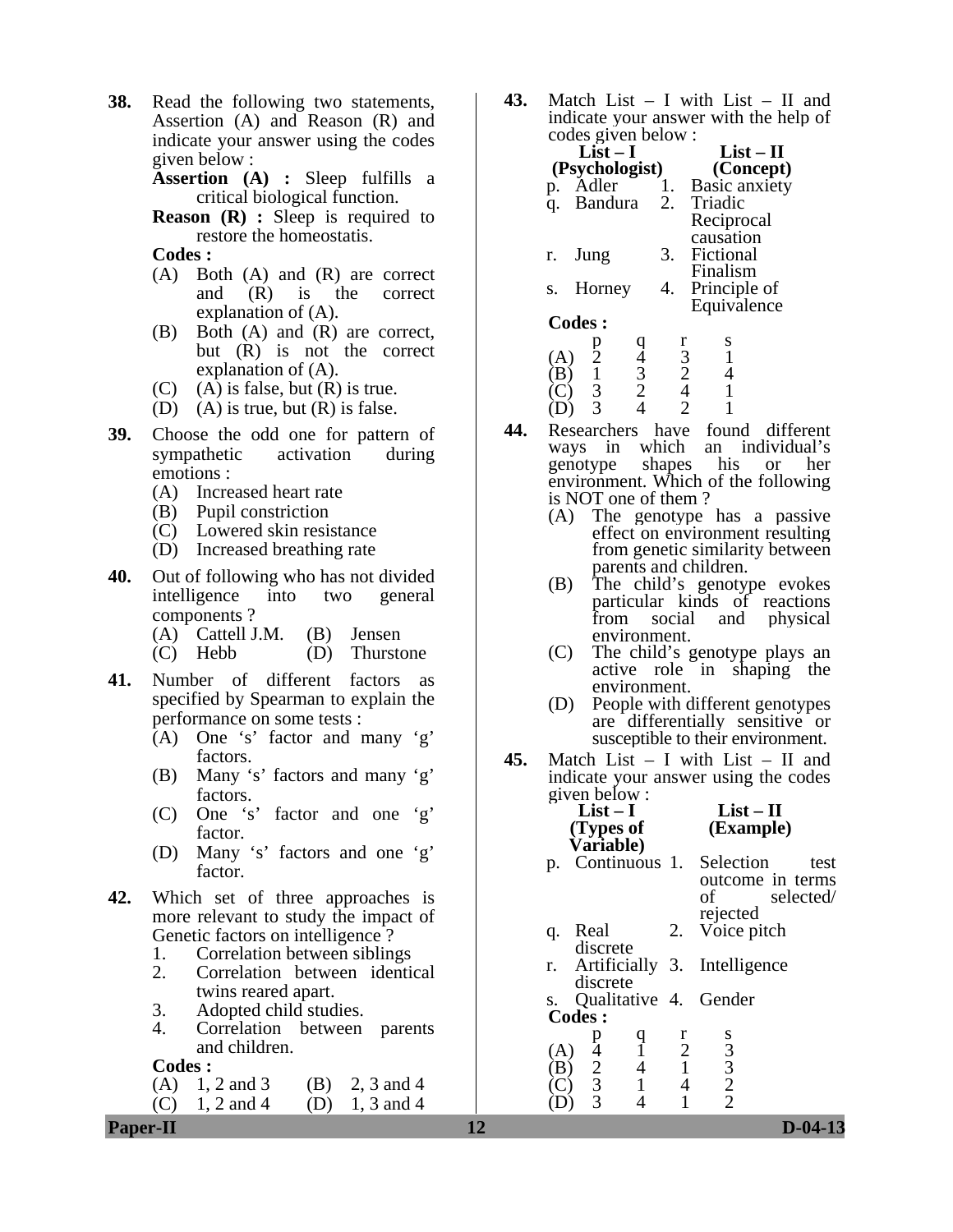**38.** नीचे दिये गये दो कथन अभिकथन (A) और तर्क (R) को पढ़िये और नीचे दिये कोडों की सहायता से अपना उत्तर बताइये :

> **अभिकथन (A)** : निद्रा अत्यन्त महत्त्वपूर्ण <u>जैविक प्रकार्य को पुरा करती है</u> ।

- **तर्क (R)** : निद्रा समवस्थान की पुन:प्राप्ति के लिये अनिवार्य है ।
- <u>कोड :</u>
- $(A)$   $(A)$  और  $(R)$  दोनों सही हैं और  $(R)$ , (A) की सही व्याख्या है ।
- (B)  $(A)$  और  $(R)$  दोनों सही हैं, परन्तु  $(R)$ , (A) की सही व्याख्या नहीं है ।
- (C)  $(A)$  गलत है, परन्तु (R) सही है ।
- (D)  $(A)$  सही है, परन्तु (R) गलत है ।
- 39. संवेगों के दौरान अनुकम्पी सक्रियण के पैटर्न के लिये निम्नलिखित में से विषम का चयन कीजिये :
	- (A) हृदय की गति का बढ़ना
	- (B) पुतली का संकुचन
	- (C) त्वचा प्रतिरोध का कम होना
	- (D) श्वास गति का बढ़ना
- **40.** निम्नलिखित में से किसने बुद्धि को दो सामान्य संघटकों में विभाजित नहीं किया है ?
	- (A) कैट्टेल जे. एम. (B) जेन्सन
	- (C) Æêü²²Ö (D) £ÖÙüÖì®Ö
- **41.** कुछ परीक्षणों में निष्पन्नता को स्पष्ट करने के लिये स्पियरमैन द्वारा विशेष रूप से उल्लिखित भिन्न कारकों की संख्या क्या है ?
	- (A)  $\vec{v}$ क 's' कारक और बहुत से 'g' कारक
	- $(B)$  बहुत से 's' कारक और बहुत से 'g' कारक
	- (C)  $\vec{v}$  एक 's' कारक और एक 'g' कारक
	- (D) बहुत से 's' कारक और एक 'g' कारक
- <u>42. बुद्धि</u> पर जैविक कारकों के प्रभाव का अध्ययन करने के लिये तीन उपागमों का कौन सा समह ज्यादा प्रासंगिक है ?
	- 1. सहोदरों के बीच सहसम्बन्ध<br>2. अलग-अलग पाले-पोसे स
	- अलग-अलग पाले-पोसे समरूप जड़वाँ बच्चों के बीच सहसम्बन्ध
	- 3. गोद लिये या दत्तक बच्चे के अध्ययन<br>4. अभिभावक तथा बच्चों के ब
	- अभिभावक तथा बच्चों के बीच सहसम्बन्ध
	- <u>कोड :</u>
	- (A)  $1, 2$  और 3 (B)  $2, 3$  और 4<br>(C)  $1, 2$  और 4 (D)  $1, 3$  और 4 (C)  $1, 2$  और 4 (D)  $1, 3$  और 4

**43.** सूची – I को सूची – II के साथ सुमेलित<br>कोजिये और नीचे दिये कोडों से अपना उत्तर बतादये ·

| सूची – I                                                                         | सूची – II                                            |
|----------------------------------------------------------------------------------|------------------------------------------------------|
| (मनोवैज्ञानिक)                                                                   | (अवधारणा)                                            |
| एडलर<br>p.                                                                       | मूलभूत दुर्श्चिता<br>त्रिक अन्योन्य                  |
| बण्डुरा<br>q.                                                                    | 2.                                                   |
|                                                                                  | कार्योत्पादन                                         |
| r. युग<br>s. होर्नी                                                              | कल्पित प्रयोजनवाद                                    |
|                                                                                  | समतुल्यता का सिद्धान्त<br>4.                         |
| कोड :                                                                            |                                                      |
|                                                                                  | s<br>1                                               |
| $\frac{9}{4}$<br>$\frac{3}{2}$<br>$\begin{matrix} p \\ 2 \\ 1 \end{matrix}$<br>A | $\begin{array}{c} r \\ 3 \\ 2 \\ 4 \\ 2 \end{array}$ |
| $\mathbf{B}$                                                                     | 4                                                    |
| $\frac{1}{3}$                                                                    |                                                      |
|                                                                                  |                                                      |

- **44.** शोधकर्त्ताओं ने पाया है कि एक व्यक्ति के जीनोप्ररूप उसके वातावरण को भिन्न-भिन्न तरीकों से व्यवस्थित कर सकते हैं । निम्नलिखित में से कौन सा एक उनमें से नहीं है ?
	- $(A)$  अभिभावक एवं बच्चों के बीच जैविक समरूपता के कारण उत्पन्न वातावरण पर जीनोप्ररूप का निष्क्रिय प्रभाव पडता है ।
	- $(B)$  बच्चे का जीनोप्ररूप सामाजिक तथा भौतिक वातावरण से विशेष प्रकार की प्रतिक्रियाओं को प्रेरित करता है ।
	- (C) बच्चे का जीनोप्ररूप वातावरण को रूप देने (या गढ़ने) में सक्रिय भूमिका अदा करता है ।
	- (D) भिन्न-भिन्न जीनोप्ररूप के लोग अपने वातावरण के प्रति भिन्न-भिन्न रूप से संवेदनशील एवं भावप्रवण होते हैं ।
- 45. सूची I को सूची II के साथ सुमेलित करें और नीचे दिये कोडों से सही उत्तर का चयन करें :

| सूची – I<br>(चरों के प्रकार)                                                                                        |                                                                                                                       | सूची – II                      |
|---------------------------------------------------------------------------------------------------------------------|-----------------------------------------------------------------------------------------------------------------------|--------------------------------|
|                                                                                                                     |                                                                                                                       | (उदाहरण)                       |
| सतत<br>p.                                                                                                           | 1.                                                                                                                    | चयनित/अस्वीकृत                 |
|                                                                                                                     |                                                                                                                       | रूप में चयन परीक्षण            |
|                                                                                                                     |                                                                                                                       | परिणाम                         |
| वास्तविक<br>q.                                                                                                      | 2.                                                                                                                    | स्वराघात                       |
| विच्छिन्न                                                                                                           |                                                                                                                       |                                |
|                                                                                                                     |                                                                                                                       |                                |
|                                                                                                                     |                                                                                                                       |                                |
| s. गुणात्मक                                                                                                         | 4.                                                                                                                    | जेंडर                          |
| कोड :                                                                                                               |                                                                                                                       |                                |
|                                                                                                                     | $\begin{array}{c} \n \stackrel{\text{r}}{2} \\ \n \stackrel{\text{r}}{4} \\ \n \stackrel{\text{r}}{1} \n \end{array}$ |                                |
|                                                                                                                     |                                                                                                                       |                                |
| $\begin{bmatrix} 1 \\ 1 \\ 4 \\ 1 \\ 4 \end{bmatrix}$<br>$\frac{p}{4}$<br>$\frac{3}{3}$<br>(A)<br>(B)<br>(C)<br>(D) |                                                                                                                       | $\frac{8}{3}$<br>$\frac{3}{2}$ |
|                                                                                                                     |                                                                                                                       |                                |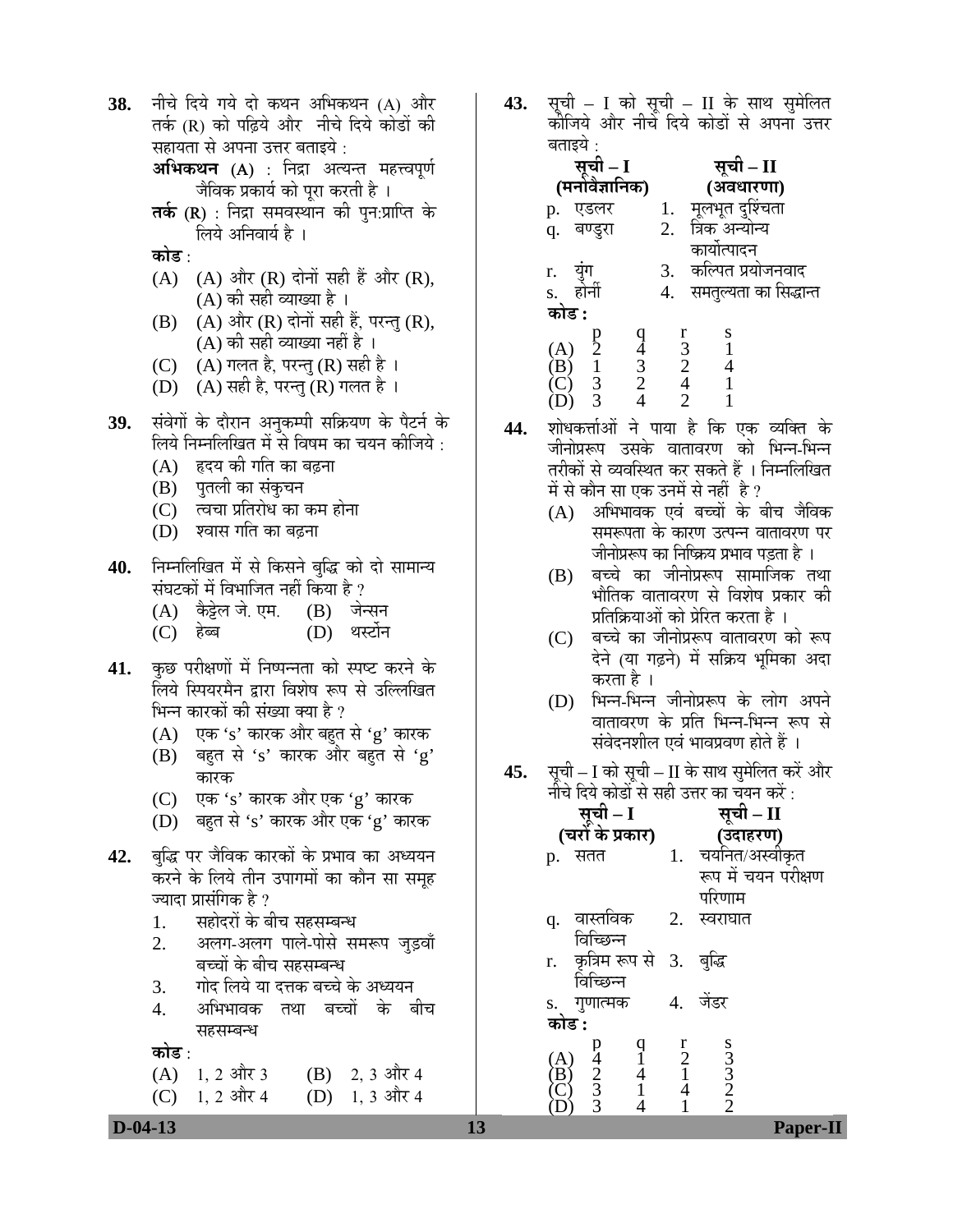### **Instructions for Q. 46 to 50 :**

Read the following passage and answer the five questions that follow :

 The Classical Test Theory (CTT) assumes that every obtained score is a sum of the true score and the error of measurement. The earlier versions of the CTT, in their reliability conceptualization, ambitiously addressed the random errors of measurement. Accordingly, reliability can be conceptualized as a consistency between the true score and the obtained score. Reliability can be studied through various perspectives. In the test construction phase, internal consistency reliability is given heavy emphasis. Various reliability coefficients such as split-half reliability, Kuder-Richardson reliability, Cronbach alpha etc. have been developed for this purpose. One of the earlier development in CTT is the Spearman-Brown formula. The other important types of reliabilities include test-retest reliability and interscorer reliability.

In addition to reliability, psychologists emphasize test validity. Content validity, concurrent validity, predictive validity, construct validity are some of the important types of validities in psychometric studies. Factor analysis has also been employed in evaluating the test validity. Once the reliability and validity are well established, the test constructor attempts to establish the representative and comprehensive norms.

**46.** Reliability is conceptualized as

| (A) | <b>Obtained vriance</b>        |
|-----|--------------------------------|
|     | True vriance                   |
| (B) | True varaince                  |
|     | True varaince + Error variance |
|     | True variance                  |
| (C) | Error variance                 |
|     | Obtained variance              |
| (D) | Error variance                 |

- **47.** Cronbach alpha is
	- 1. larger than split half reliability coefficient
	- 2. smaller than reliability coefficient
	- 3. average of all possible split-half reliability coefficients
	- 4. equal to Kuder-Richardson reliability for dichotomous items **Codes :**
	- $(A)$  1 only  $(B)$  2 only
	- (C) 3 and 4 only (D) 1 and 4 only
- **48.** The interscorer reliability is especially important for
	- 1. Projective tests
	- 2. Achievement tests with short answers
	- 3. Multiple choice tests
	- 4. Judgements by multiple raters

## **Codes :**

- $(A)$  1 only
- (B) 2 and 3 only
- $(C)$  1 and 4 only
- (D) 1, 2 and 4 only
- **49.** Consider that a newly developed test for assessing abstract reasoning and a well established test of abstract reasoning are administered to a sample of 350 and a correlation of 0.25, significant at .01 level is obtained. It will be inferred that the new test has
	- (A) unsatisfactory concurrent validity
	- (B) satisfactory concurrent validity
	- (C) unsatisfactory predictive validity
	- (D) satisfactory predictive validity
- **50.** Factor analysis is best suited for studying
	- (A) Concurrent validity
	- (B) Predictive Validity
	- (C) Content validity
	- (D) Construct validity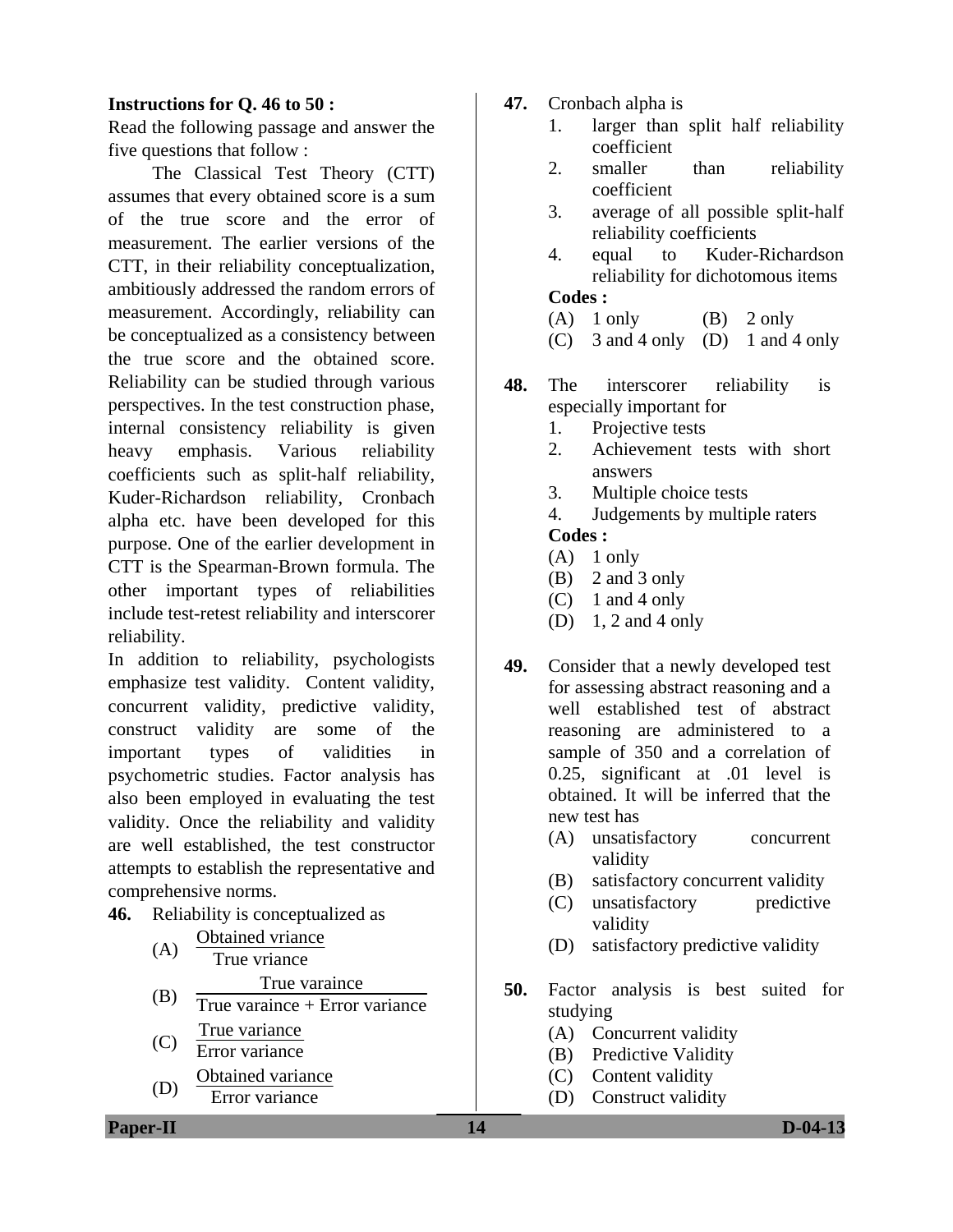**प्रश्न क्रं. 46 से 50 :** 

निम्नलिखित परिच्छेद पढ़िए और नीचे दिए **पाँच** प्रश्नों के उत्तर दीजिए :

क्लासीकल टेस्ट थ्योरी (CTT) मानती है कि प्रत्येक प्राप्तांक, सत्यांक तथा मापन त्रूटि का योग है । CTT को प्रारम्भिक व्याख्याओं ने अपने विश्वसनीयता प्रत्ययीकरण में मापन की यादच्छिक त्रूटियों को कई दृष्टिकोणों से सम्बोधित किया है । तदनुसार, विश्वसनीयता का सत्यांक और प्राप्त अंक के बीच संगतता के रूप में प्रत्ययीकरण किया जा सकता है । विश्वसनीयता का विभिन्न परिप्रेक्ष्यों से अध्ययन किया जा सकता है । परीक्षण निर्मिति के चरण में. आन्तरिक संगतता विश्वसनीयता पर भारी बल दिया गया है)। विभिन्न विश्वसनीयता गुणांक जैसे कि स्प्लिट-हाफ विश्वसनीयता, कुडर-रिचर्डसन विश्वसनीयता, क्रोनबाश अल्फा इत्यादि इसके लिये विकसित किये गये हैं । CTT में पहले विकसित किया गया एक स्पियरमैन-ब्राऊन फॉर्मूला है । अन्य महत्त्वपूर्ण प्रकार क<mark>ी</mark> विश्वसनीयताओं में टेस्ट-रीटेस्ट विश्वसनीयता और इण्टरस्कोरर विश्वसनीयता शामिल है ।

विश्वसनीयता के अतिरिक्त, मनोवैज्ञानिक परीक्षण की वैधता पर जोर देते हैं । विषयवस्तु वैधता, समवर्ती वैधता, पूर्वानुमेय वैधता, कंस्ट्रक्ट (परिकल्पना) वैधता इत्यादि मनोमितिक अध्ययनों में कुछ महत्त्वपूर्ण प्रकार की वैधताएँ हैं । परीक्षण की वैधता का मूल्यांकन करने के लिये कारक विश्लेषण को भी प्रयुक्त किया गया है । विश्वसनीयता तथा वैधता एक बार सुस्थापित हो जाने पर. परीक्षण निर्माता निरूपणीय तथा सर्वांगीण मानकों को स्थापित करता है ।

- 46. विश्वसनीयता का किस रूप में प्रत्ययीकरण किया गया है ?
	- (A) प्राप्त प्रसरण  $\overline{u}$ सत्य प्रसरण सत्य प्रसरण
	- (B) सत्य प्रसरण + त्रुटि प्रसरण सत्य प्रसरण
	- (C) त्रुटि प्रसरण प्राप्त प्रसरण
	- (D) त्रटि प्रसरण
- **47.** क्रोनबाश अल्फा
	- 1. स्प्लिट-हॉफ विश्वसनीयता गुणांक से बड़ा होता है ।
	- 2. विश्वसनीयता गणांक से छोटा होता है ।
	- 3. सभी संभावित स्प्लिट-हॉफ विश्वसनीयता गुणांकों का औसत होता है ।
	- 4. द्विभाजनीय मदों के लिये कुडर-रिचर्डसन विश्वसनीयता के बराबर होता है ।

### <u>कोड ·</u>

- $(A)$  केवल 1  $(B)$  केवल 2
- (C) केवल 3 और 4 (D) केवल 1 और 4
- 4**8.** इंटर-स्कोरर विश्वसनीयता विशेष रूप से किसके लिये महत्त्वपूर्ण है ?
	- 1. प्रक्षेपणीय परीक्षण
	- 2. लघु उत्तरों वाले उपलब्धि परीक्षण
	- 3. बहु विकल्पी परीक्षण
	- 4. बहु कोटि निर्धारकों के निर्णय में

<u>कोड :</u>

- $(A)$  केवल 1
- (B) केवल 2 और 3
- (C) केवल 1और 4
- (D) केवल 1, 2 और 4
- **49.** अमुर्त तर्कणा का आकलन करने के लिये मान लीजिये कि नवीन विकसित परीक्षण और अमर्त तर्कणा का सुस्थापित परीक्षण को 350 के सैम्पल पर प्रयुक्त किया गया और 0.25 का सहसम्बन्ध को .01 स्तर पर सार्थक पाया गया । तो नवीन परीक्षण के लिये क्या अनुमान लगाया जायेगा ?
	- $(A)$  । असन्तोषजनक समवर्ती वैधता
	- (B) सन्तोषजनक समवर्ती वैधता
	- (C) । असन्तोषजनक पूर्वानुमेय वैधता
	- (D) सन्तोषजनक पूर्वानुमेय वैधता
- **50.** निम्नलिखित में से किसका अध्ययन करने के लिये कारक विश्लेषण सबसे अधिक उपयुक्त है ?
	- $(A)$  समवर्ती वैधता  $(B)$  पूर्वानुमेय वैधता
	- (C) विषयवस्तु वैधता (D) कंस्ट्रक्ट वैधता